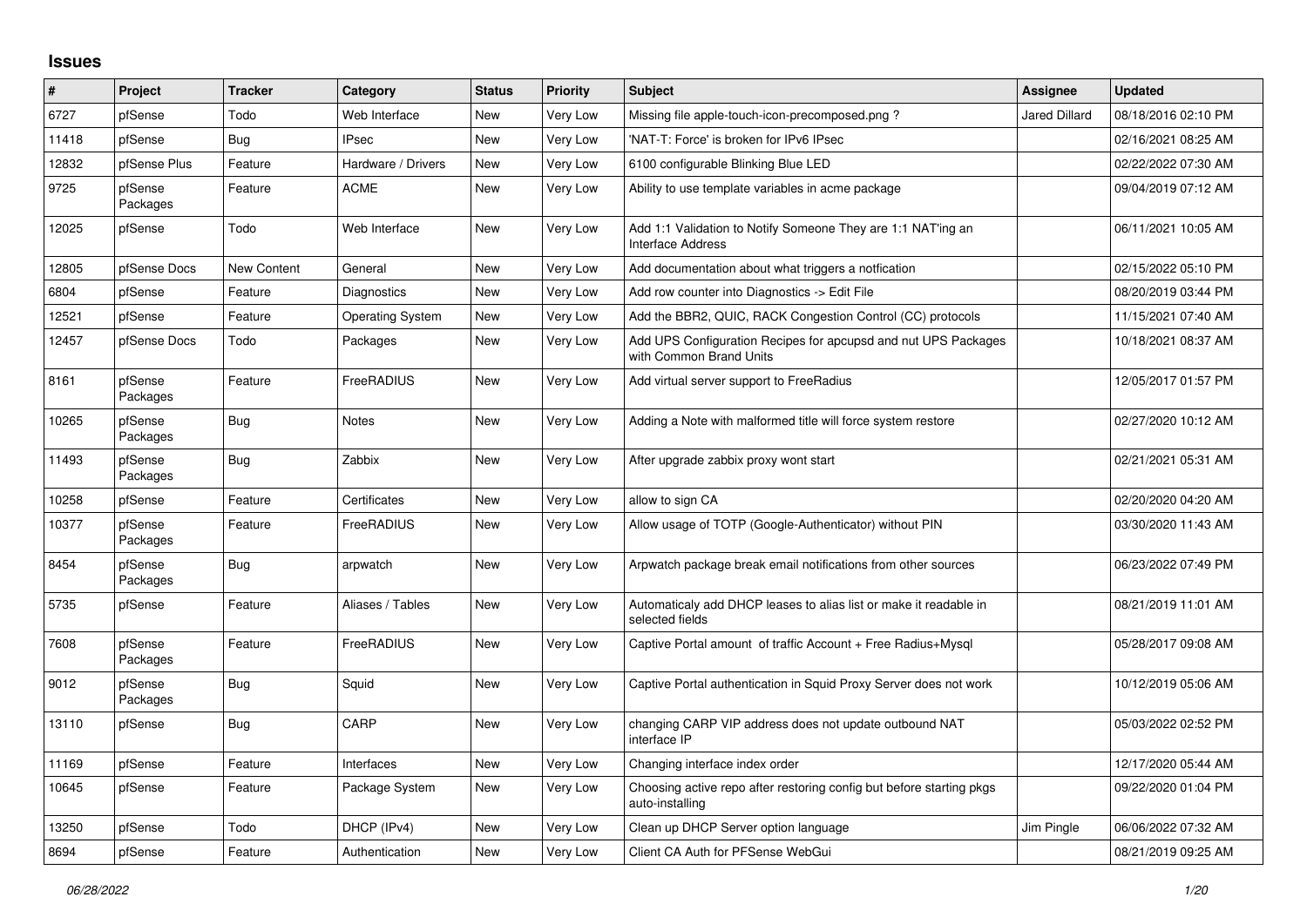| #     | Project             | <b>Tracker</b> | Category              | <b>Status</b> | <b>Priority</b> | <b>Subject</b>                                                                                                                      | Assignee   | <b>Updated</b>      |
|-------|---------------------|----------------|-----------------------|---------------|-----------------|-------------------------------------------------------------------------------------------------------------------------------------|------------|---------------------|
| 12804 | pfSense Docs        | New Content    | General               | New           | Very Low        | Create Slack documentation                                                                                                          |            | 02/15/2022 04:59 PM |
| 9889  | pfSense             | <b>Bug</b>     | Certificates          | New           | Very Low        | CRL check for Intermediate CA CRLs fails                                                                                            | Jim Pingle | 11/08/2019 11:03 AM |
| 13159 | pfSense             | Todo           | Web Interface         | New           | Very Low        | Decrease distance between img-buttons in webGUI to eliminate<br>mistake entry                                                       |            | 05/14/2022 06:52 AM |
| 10250 | pfSense             | Feature        | DHCP (IPv4)           | New           | Very Low        | DHCP lease view by interface                                                                                                        |            | 02/11/2020 07:47 AM |
| 12067 | pfSense             | <b>Bug</b>     | DHCP (IPv4)           | New           | Very Low        | <b>DHCP Monitoring Statistics Error</b>                                                                                             |            | 06/21/2021 08:39 AM |
| 8879  | pfSense             | Feature        | DHCP (IPv4)           | New           | Very Low        | DHCP options ADD force options                                                                                                      |            | 09/07/2018 09:14 AM |
| 12863 | pfSense             | Feature        | Authentication        | New           | Very Low        | dynamically tune sha512crypt rounds                                                                                                 | Jim Pingle | 03/19/2022 12:53 PM |
| 10467 | pfSense             | Feature        | Notifications         | New           | Very Low        | Email alert functionality for system health                                                                                         |            | 05/21/2020 06:02 AM |
| 6647  | pfSense             | Todo           | Web Interface         | New           | Very Low        | <b>Enable Additional Security Headers</b>                                                                                           |            | 05/14/2021 01:09 AM |
| 13219 | pfSense             | Feature        | <b>Captive Portal</b> | New           | Very Low        | Enable/Disable single voucher roll                                                                                                  |            | 05/26/2022 08:14 AM |
| 11921 | pfSense             | Feature        | <b>DNS Resolver</b>   | New           | Very Low        | Feature Request: Compile unbound with EDNS Client Subnet (ECS)<br>module (--enable-subnet)                                          |            | 05/14/2021 07:29 AM |
| 11145 | pfSense Docs        | Correction     | Virtualization        | <b>New</b>    | Very Low        | Feedback on pfSense Configuration Recipes - Virtualizing pfSense<br>with Hyper-V                                                    | Jim Pingle | 03/06/2021 04:14 PM |
| 10290 | pfSense             | Feature        | Aliases / Tables      | New           | Very Low        | Firewall Aliases Add button on top of list                                                                                          |            | 07/10/2021 01:03 PM |
| 10701 | pfSense             | Bug            | Web Interface         | New           | Very Low        | Firewall Log too wide with Rule Description Column                                                                                  |            | 06/25/2020 07:36 AM |
| 13144 | pfSense             | <b>Bug</b>     | Rules / NAT           | New           | Very Low        | Firewall rule entries can get out of sync when entries are deleted<br>while other administrators are editing entries simultaneously |            | 05/10/2022 07:26 AM |
| 8270  | pfSense             | Todo           | Web Interface         | New           | Very Low        | Fix grammatically erroneous repetition                                                                                              |            | 01/11/2018 08:19 AM |
| 13161 | pfSense             | Feature        | Web Interface         | New           | Very Low        | FLASH PORT'S LED button, to help quickly find port that need to be<br>connected to patch&cable                                      |            | 05/14/2022 06:35 AM |
| 7934  | pfSense             | Feature        | Dashboard             | New           | Very Low        | format support phone# for international use                                                                                         |            | 10/12/2017 04:38 PM |
| 11650 | pfSense<br>Packages | <b>Bug</b>     | <b>FRR</b>            | New           | Very Low        | FRR configuration broken on restore of manually edited FRR config<br>sections                                                       |            | 03/10/2021 08:50 AM |
| 9141  | pfSense<br>Packages | Feature        | <b>FRR</b>            | New           | Very Low        | FRR xmlrpc                                                                                                                          | Jim Pingle | 11/26/2018 07:49 AM |
| 11266 | pfSense<br>Packages | Feature        | AutoConfigBackup      | New           | Very Low        | Give an option to list restore point in "reverse" order/latest at the top.                                                          |            | 01/19/2021 06:58 PM |
| 11000 | pfSense<br>Packages | <b>Bug</b>     | haproxy               | New           | Very Low        | haproxy deprecated trick suggested                                                                                                  |            | 12/23/2020 02:55 PM |
| 7718  | pfSense             | Feature        | Dynamic DNS           | New           | Very Low        | Hostname for Custom DynDNS Updater.                                                                                                 |            | 07/24/2017 10:05 AM |
| 9486  | pfSense<br>Packages | <b>Bug</b>     | softflowd             | New           | Very Low        | ifindex values used for softflowd are incorrect                                                                                     |            | 08/14/2019 02:30 PM |
| 5835  | pfSense             | Feature        | OpenVPN               | New           | Very Low        | Improve OpenVPN client gateway detection in edge cases where the<br>remote does not send gateway information                        |            | 03/20/2016 12:29 AM |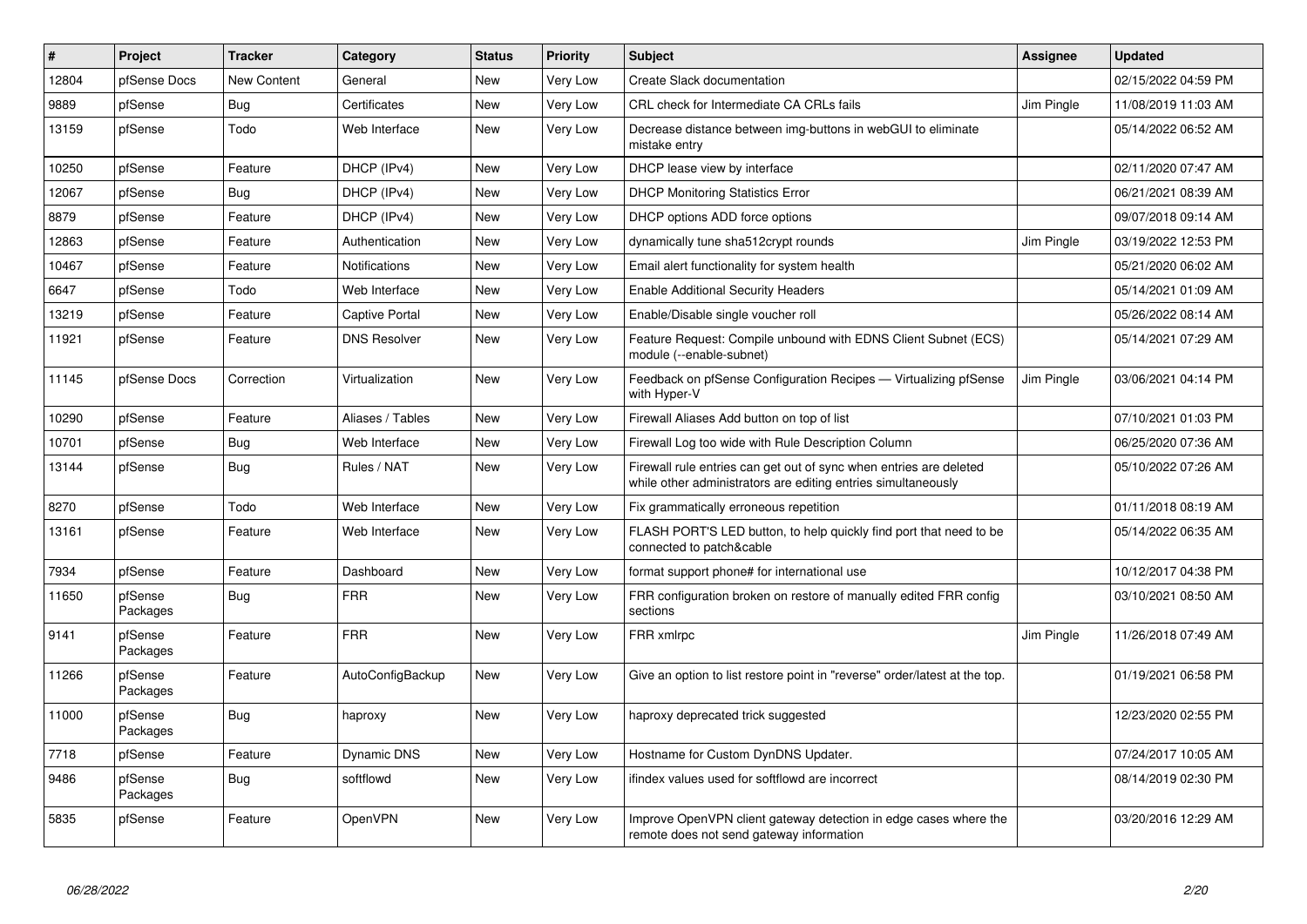| #     | Project             | <b>Tracker</b> | Category                 | <b>Status</b> | <b>Priority</b> | <b>Subject</b>                                                                                           | Assignee                              | <b>Updated</b>      |
|-------|---------------------|----------------|--------------------------|---------------|-----------------|----------------------------------------------------------------------------------------------------------|---------------------------------------|---------------------|
| 10199 | pfSense             | Todo           | Translations             | New           | Very Low        | Improve Spanish translation interface                                                                    | Aluisco Miguel<br>Ricardo<br>Mastrapa | 01/22/2020 09:22 AM |
| 12066 | pfSense             | Feature        | <b>Operating System</b>  | <b>New</b>    | Very Low        | Include man and man pages for all core programs and packages                                             |                                       | 06/21/2021 07:44 AM |
| 11777 | pfSense<br>Packages | Bug            | Unbound                  | <b>New</b>    | Very Low        | Input validation prevents DNS Resolver from being disabled                                               |                                       | 04/05/2021 05:51 PM |
| 10831 | pfSense<br>Packages | Feature        | New Package<br>Request   | New           | Very Low        | Integration of nntp-proxy into pfsense                                                                   |                                       | 08/13/2020 09:09 AM |
| 7857  | pfSense             | Bug            | Dashboard                | <b>New</b>    | Very Low        | Interfaces Widget U/I fails to wrap IPV6 addresses when the string is<br>too wide for the widget         |                                       | 08/13/2019 09:15 AM |
| 8599  | pfSense             | Feature        | Rules / NAT              | <b>New</b>    | Very Low        | IPv6 flow labels                                                                                         |                                       | 07/16/2018 07:36 AM |
| 9837  | pfSense             | Bug            | Interfaces               | <b>New</b>    | Very Low        | ipv6 is not completely disabled on the interfaces                                                        |                                       | 10/24/2019 01:16 AM |
| 9336  | pfSense             | Feature        | <b>Notifications</b>     | <b>New</b>    | Very Low        | Make Dynamic DNS update notification e-mail optional                                                     |                                       | 02/18/2019 11:49 AM |
| 12522 | pfSense             | Feature        | OpenVPN                  | New           | Very Low        | More flexible Client-Specific Override options for controlling options<br>pushed to clients              |                                       | 04/11/2022 03:11 PM |
| 9648  | pfSense<br>Packages | Feature        | haproxy                  | <b>New</b>    | Very Low        | Multiple node Sync HAProxy configuration to backup CARP members<br>via XMLRPC.                           |                                       | 07/25/2019 10:04 AM |
| 8233  | pfSense             | <b>Bug</b>     | <b>NAT Reflection</b>    | New           | Very Low        | NAT reflection back to originating host broken when using<br><b>FQDN-based IP aliases</b>                |                                       | 08/21/2019 10:53 AM |
| 7030  | pfSense             | Feature        | Multi-WAN                | <b>New</b>    | Very Low        | New Feature Load Balance Per Amount Of GB                                                                |                                       | 08/13/2019 02:56 PM |
| 8148  | pfSense<br>Packages | Feature        | OpenVPN Client<br>Export | New           | Very Low        | OpenVPN - Output Windows Client .MSI Installer for GPO<br>deployment                                     |                                       | 11/30/2017 01:24 PM |
| 10570 | pfSense<br>Packages | Feature        | OpenVPN Client<br>Export | <b>New</b>    | Very Low        | OpenVPN Export for iOS should use .ovpn12 for certs and private<br>key                                   |                                       | 05/19/2020 10:12 AM |
| 11165 | pfSense<br>Packages | Feature        | OpenVPN Client<br>Export | New           | Very Low        | OpenVPN Exporter - Allow for name customization                                                          |                                       | 07/10/2021 12:58 PM |
| 9183  | pfSense             | Bug            | <b>LAGG Interfaces</b>   | <b>New</b>    | Very Low        | OpenVPN Lagg Interface not working after restart or new start                                            |                                       | 08/21/2019 11:17 AM |
| 12466 | pfSense             | Feature        | OpenVPN                  | New           | Very Low        | Option to Disable Renegotiation timer in OpenVPN Server                                                  |                                       | 06/27/2022 07:22 AM |
| 9755  | pfSense             | Bug            | Package System           | New           | Very Low        | package description wrong link<br>https://www.freshports.org/security/openvpn-client-export              |                                       | 09/13/2019 07:22 AM |
| 10238 | pfSense             | Feature        | <b>Operating System</b>  | <b>New</b>    | Very Low        | Periodic Scrub of ZFS filesystem                                                                         |                                       | 12/31/2020 03:02 PM |
| 895   | pfSense             | Feature        | PPP Interfaces           | New           | Very Low        | PPP subsystem MPPE/MPPC support                                                                          |                                       | 09/10/2019 04:24 PM |
| 12759 | pfSense Plus        | <b>Bug</b>     | Package System           | New           | Very Low        | Proprietary packages link to non-existant or non-public github pages                                     |                                       | 02/09/2022 10:43 AM |
| 10352 | pfSense             | <b>Bug</b>     | Authentication           | New           | Very Low        | RADIUS authentication fails with MSCHAPv1 or MSCHAPv2 when<br>passwords contain international characters |                                       | 06/20/2022 04:04 PM |
| 1738  | pfSense             | <b>Bug</b>     | Backup / Restore         | New           | Very Low        | Restore fails when username in backup is not matching                                                    |                                       | 12/11/2021 07:51 PM |
| 6544  | pfSense             | Feature        | DHCP (IPv4)              | New           | Very Low        | RFC 3046 DHCP Option 82 support (and RFC 3315/4649/4580 for<br>IPv6)                                     |                                       | 07/13/2020 02:14 AM |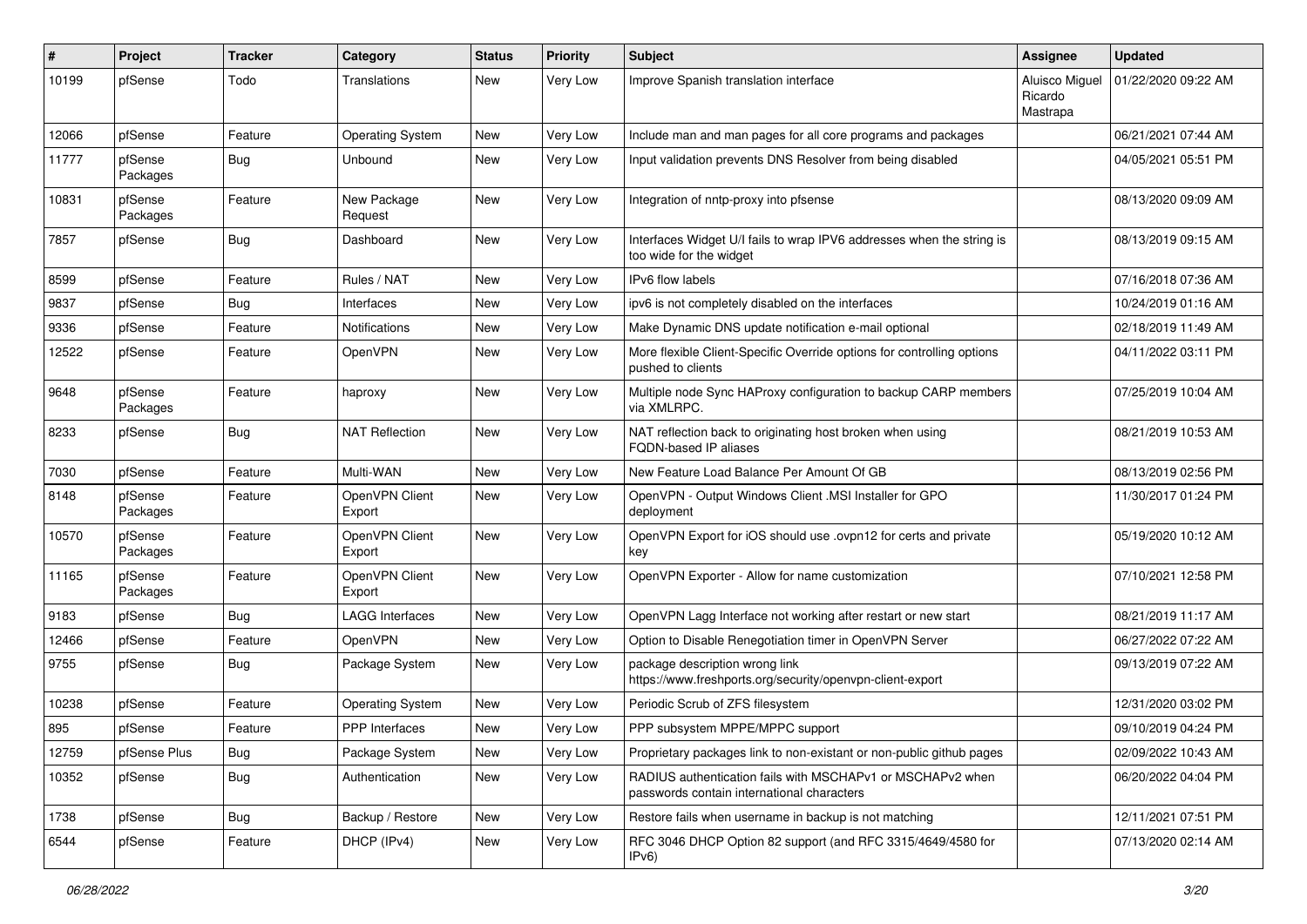| #     | Project             | <b>Tracker</b> | Category                 | <b>Status</b> | <b>Priority</b> | <b>Subject</b>                                                                                    | Assignee      | <b>Updated</b>      |
|-------|---------------------|----------------|--------------------------|---------------|-----------------|---------------------------------------------------------------------------------------------------|---------------|---------------------|
| 9575  | pfSense             | Feature        | DHCP (IPv6)              | New           | Very Low        | RFC 7078 - Distributing Address Selection Policy Using DHCPv6                                     |               | 08/14/2019 02:39 PM |
| 10802 | pfSense             | Feature        | DHCP (IPv4)              | New           | Very Low        | Seperator for DHCP Static Mapped leases                                                           |               | 07/31/2020 10:30 AM |
| 11490 | pfSense<br>Packages | Bug            | Service Watchdog         | New           | Very Low        | Service Watchdog - Impacts Reboots and Package Updates                                            |               | 02/22/2021 12:07 PM |
| 12789 | pfSense<br>Packages | Feature        | <b>ACME</b>              | New           | Very Low        | Show expiration date of certificates in the ACME package list                                     |               | 02/14/2022 09:20 AM |
| 7648  | pfSense             | Bug            | CARP                     | New           | Very Low        | SPAN ports on an interface renders CARP HA inoperative                                            |               | 06/14/2017 09:19 PM |
| 10358 | pfSense<br>Packages | Feature        | <b>FRR</b>               | New           | Very Low        | <b>Stage FRR Configuration Changes</b>                                                            |               | 03/19/2020 06:48 AM |
| 8157  | pfSense             | Bug            | Dashboard                | New           | Very Low        | Traffic Graph clutter from time to time                                                           |               | 12/03/2017 06:40 AM |
| 9140  | pfSense             | Bug            | Logging                  | New           | Very Low        | Unexpected rule can be displayed when looking up filter log entry with<br>multiple matching rules |               | 08/19/2019 02:56 PM |
| 8775  | pfSense             | Feature        | Authentication           | New           | Very Low        | Use SRV record for LDAP Authentication                                                            |               | 05/06/2020 07:49 AM |
| 10446 | pfSense             | Feature        | Rules / NAT              | New           | Very Low        | VIP address is not shown in firewall rules                                                        |               | 06/09/2022 02:07 PM |
| 13220 | pfSense             | Feature        | Captive Portal           | New           | Very Low        | Voucher per-roll bandwidth restrictions and traffic quotas                                        |               | 05/26/2022 08:16 AM |
| 10732 | pfSense             | Feature        | <b>High Availability</b> | New           | Very Low        | Warning banner for secondary HA node                                                              |               | 12/23/2021 03:34 AM |
| 8464  | pfSense             | <b>Bug</b>     | Wireless                 | New           | Very Low        | Wireless USB card does not connect to WiFi automatically after<br>reboot/halt                     |               | 06/19/2020 03:44 AM |
| 10731 | pfSense             | Feature        | <b>XMLRPC</b>            | <b>New</b>    | Very Low        | XML-sync primary/secondary config flag                                                            |               | 07/06/2020 03:52 PM |
| 7459  | pfSense             | Feature        | Diagnostics              | New           | Low             | "Refresh" button for Diagnostics/Tables display                                                   |               | 08/21/2019 09:27 AM |
| 8532  | pfSense             | Feature        | OpenVPN                  | <b>New</b>    | Low             | Ability to add metric to pushed routes                                                            |               | 05/22/2018 07:45 AM |
| 7495  | pfSense             | Feature        | <b>DNS Resolver</b>      | New           | Low             | Ability to set TTL for local for Unbound host overrides and dhcp<br>leases                        |               | 03/06/2018 09:46 AM |
| 628   | pfSense             | Feature        | Web Interface            | <b>New</b>    | Low             | Ability to specify listen IP address of management services (SSH,<br>web interface)               |               | 07/09/2021 01:21 PM |
| 12551 | pfSense             | Feature        | <b>DNS Resolver</b>      | New           | Low             | Add ability to set DNS resolver search domain list                                                |               | 12/01/2021 11:18 AM |
| 10466 | pfSense<br>Packages | Feature        | Suricata                 | New           | Low             | Add checkbox to Suricata blocked host view to resolve all resolvable<br>IP's automatically        |               | 02/02/2022 06:04 PM |
| 12564 | pfSense             | Feature        | Aliases / Tables         | <b>New</b>    | Low             | add column to show that an Alias is in use by or not                                              |               | 12/04/2021 07:25 PM |
| 6696  | pfSense             | Bug            | Traffic Shaper (ALTQ)    | New           | Low             | Add configure link to Status > Queues error message if traffic shaping<br>not configured          | Jared Dillard | 08/21/2019 08:55 AM |
| 10395 | pfSense             | Feature        | Dashboard                | New           | Low             | Add Dashboard System Information support for more PC Engines<br>APU boards                        |               | 02/17/2022 01:02 AM |
| 11369 | pfSense             | Feature        | <b>Operating System</b>  | New           | Low             | add Enabling IPv6 Source Address Validation support                                               |               | 02/04/2021 10:03 AM |
| 12370 | pfSense             | Feature        | Rules / NAT              | New           | Low             | Add limiters to Queue column on firewall rule list                                                |               | 09/14/2021 07:37 AM |
| 5307  | pfSense             | Feature        | RRD Graphs               | New           | Low             | Add logarithmic scale option to RRD graphs                                                        |               | 10/14/2015 07:37 AM |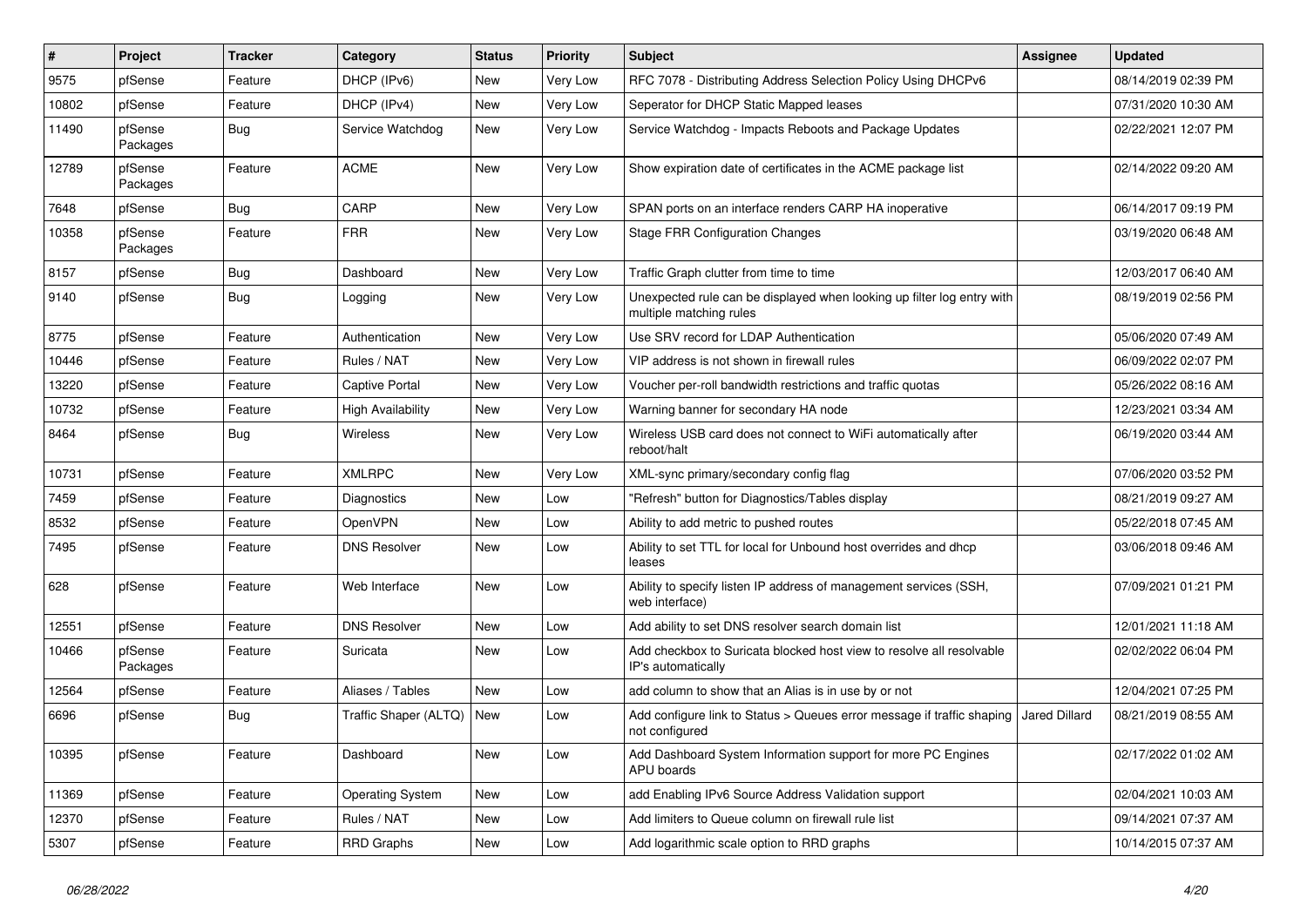| #     | Project             | <b>Tracker</b> | Category                 | <b>Status</b> | <b>Priority</b> | <b>Subject</b>                                                                              | <b>Assignee</b> | <b>Updated</b>      |
|-------|---------------------|----------------|--------------------------|---------------|-----------------|---------------------------------------------------------------------------------------------|-----------------|---------------------|
| 290   | pfSense             | Feature        | Multi-WAN                | <b>New</b>    | Low             | Add Multi-WAN awareness to UPnP                                                             |                 | 01/06/2016 05:24 PM |
| 4374  | pfSense             | Feature        | Notifications            | <b>New</b>    | Low             | Add timestamps to notification e-mails                                                      |                 | 02/05/2015 12:43 AM |
| 7181  | pfSense             | Feature        | Rules / NAT              | <b>New</b>    | Low             | Add Top and Add Bottom on Seperator                                                         |                 | 08/21/2019 08:55 AM |
| 4195  | pfSense             | Feature        | Aliases / Tables         | <b>New</b>    | Low             | Aliases: sections                                                                           |                 | 08/21/2019 11:01 AM |
| 12736 | pfSense<br>Packages | Feature        | pfBlockerNG              | <b>New</b>    | Low             | Allow custom cron intervals                                                                 |                 | 01/30/2022 08:55 PM |
| 4165  | pfSense             | Feature        | Rules / NAT              | <b>New</b>    | Low             | Allow for security zones when defining interfaces and firewall rules.                       |                 | 02/06/2016 04:35 AM |
| 11438 | pfSense             | Feature        | Hardware / Drivers       | <b>New</b>    | Low             | Allow multiple cryptographic accelerator modules to be loaded at the<br>same time           |                 | 02/18/2021 12:40 PM |
| 7078  | pfSense             | Feature        | OpenVPN                  | <b>New</b>    | Low             | Allow reordering of client specific overrides in OpenVPN                                    |                 | 11/21/2019 02:48 PM |
| 8458  | pfSense             | Feature        | Dashboard                | <b>New</b>    | Low             | Allow reordering of interface widget                                                        |                 | 08/14/2019 10:52 AM |
| 7902  | pfSense<br>Packages | Feature        | OpenVPN Client<br>Export | <b>New</b>    | Low             | allow vpn client export of other to be a blank field                                        |                 | 08/19/2019 03:33 PM |
| 13289 | pfSense             | Bug            | Backup / Restore         | <b>New</b>    | Low             | Attempting to restore a 0 byte "config.xml" prints an error that the file<br>cannot be read |                 | 06/20/2022 10:46 AM |
| 7688  | pfSense             | Feature        | Backup / Restore         | <b>New</b>    | Low             | AutoConfigBackup - Info Icon - username only                                                |                 | 10/22/2017 10:46 AM |
| 11588 | pfSense             | Feature        | WireGuard                | <b>New</b>    | Low             | Automatically suggest next IP address in Wireguard interface subnet<br>when creating a peer |                 | 12/22/2021 03:35 AM |
| 6390  | pfSense             | Todo           | Dashboard                | <b>New</b>    | Low             | Autoscale from Traffic Graph not correct size (big graphs)                                  |                 | 05/23/2016 01:38 PM |
| 6608  | pfSense             | Feature        | Backup / Restore         | <b>New</b>    | Low             | backup and restore dhcp                                                                     |                 | 07/13/2016 04:09 PM |
| 11074 | pfSense<br>Packages | Bug            | <b>BIND</b>              | <b>New</b>    | Low             | bind Zone Settings Zones, Save button opens "Confirmation required<br>to save changes"      |                 | 11/16/2020 11:08 AM |
| 10472 | pfSense<br>Packages | Feature        | Suricata                 | <b>New</b>    | Low             | Blocked host alert table break out by timestamp and type to allow<br>sorting by date        |                 | 04/17/2020 12:46 PM |
| 9970  | pfSense             | Feature        | Captive Portal           | <b>New</b>    | Low             | Captive Portal and SAML2 Integration                                                        | Mauro Braggio   | 10/12/2020 07:39 AM |
| 4724  | pfSense             | Feature        | Captive Portal           | <b>New</b>    | Low             | Captive Portal Status Add Client Hostname                                                   |                 | 05/22/2015 08:38 AM |
| 2545  | pfSense             | Feature        | Captive Portal           | <b>New</b>    | Low             | CaptivePortal: Custom "Re-authenticate every x minutes"                                     |                 | 07/08/2012 05:21 PM |
| 5567  | pfSense             | Feature        | Dashboard                | <b>New</b>    | Low             | CARP status widget does not update in real time                                             |                 | 08/20/2019 03:33 PM |
| 13294 | pfSense             | Feature        | Gateways                 | New           | Low             | Change gateway name                                                                         |                 | 06/22/2022 06:07 PM |
| 12183 | pfSense             | Regression     | Interfaces               | <b>New</b>    | Low             | Changing MAC address for PPP parent interface stopped working                               |                 | 04/20/2022 04:16 PM |
| 12539 | pfSense             | <b>Bug</b>     | Interfaces               | New           | Low             | Changing VLAN ID for LAN interface in assignments silently fails.                           |                 | 11/23/2021 04:12 AM |
| 12214 | pfSense Docs        | Todo           | General                  | New           | Low             | Connect to WebGui.                                                                          |                 | 08/05/2021 04:39 AM |
| 11270 | pfSense             | Feature        | VPN (Multiple Types)     | New           | Low             | Consider integrating Nebula mesh VPN                                                        |                 | 01/20/2021 03:34 PM |
| 12850 | pfSense             | <b>Bug</b>     | Routing                  | New           | Low             | Console error during boot: "route: route has not been found"                                |                 | 02/22/2022 08:27 AM |
| 9149  | pfSense             | <b>Bug</b>     | Package System           | New           | Low             | Continued issues with /tmp and /var in RAM on 2.4                                           |                 | 11/24/2018 11:56 AM |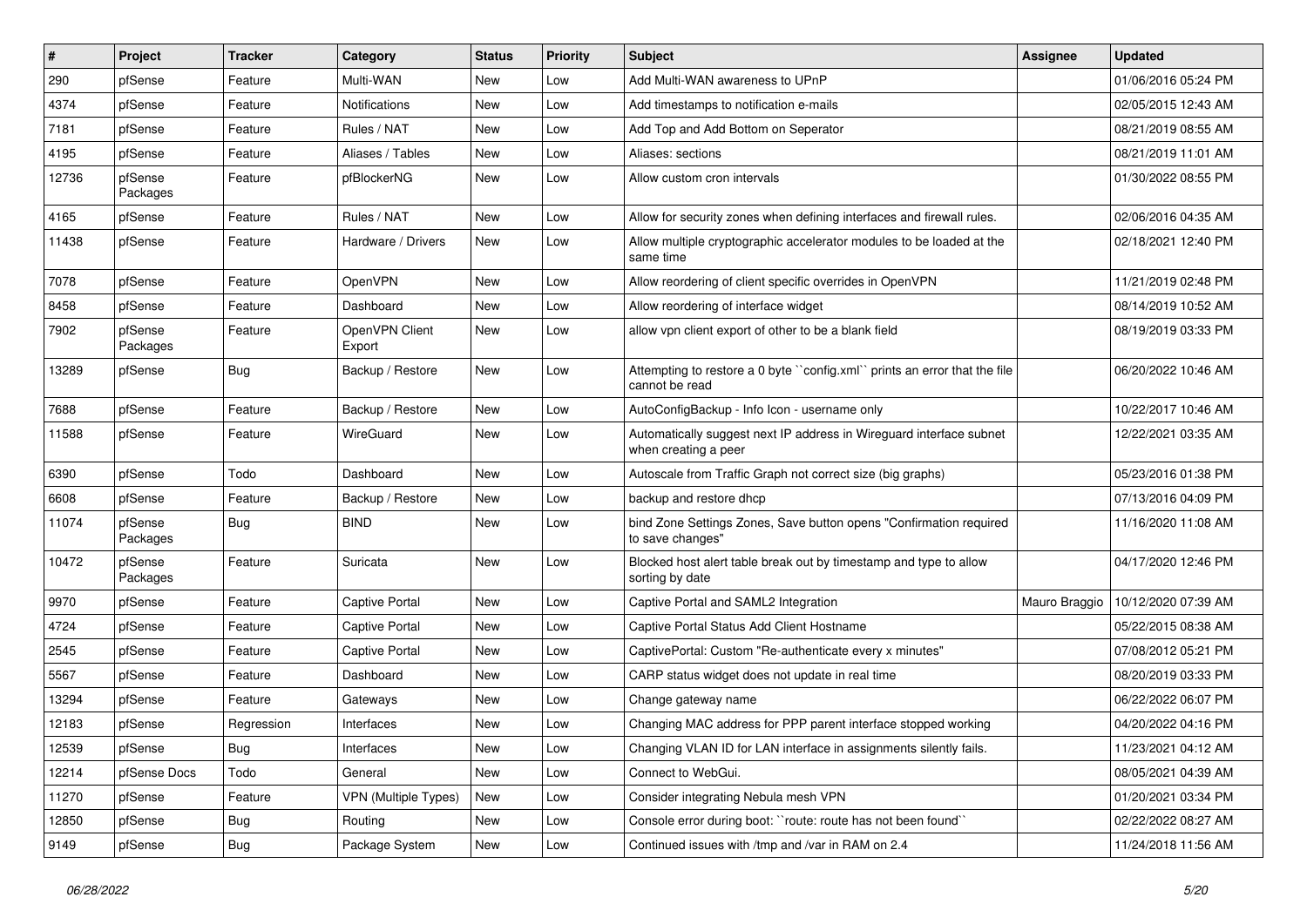| #     | Project             | <b>Tracker</b> | Category                 | <b>Status</b> | <b>Priority</b> | <b>Subject</b>                                                                                                                     | <b>Assignee</b>      | <b>Updated</b>      |
|-------|---------------------|----------------|--------------------------|---------------|-----------------|------------------------------------------------------------------------------------------------------------------------------------|----------------------|---------------------|
| 11352 | pfSense             | Bug            | FreeBSD                  | New           | Low             | CTF types $> 215$ in the pfSense kernel config results in DTrace<br>failing                                                        | Scott Long           | 03/17/2021 02:52 AM |
| 10144 | pfSense             | Feature        | Web Interface            | <b>New</b>    | Low             | Default Sort Order, DHCP Leases                                                                                                    |                      | 12/31/2019 06:47 PM |
| 13263 | pfSense             | Bug            | DHCP (IPv4)              | New           | Low             | Deleting a static DHCP entry when the related IP is not in the arp<br>table spams the log                                          |                      | 06/10/2022 11:18 AM |
| 10280 | pfSense             | Feature        | Dashboard                | New           | Low             | <b>DHCP Leases widget</b>                                                                                                          |                      | 11/07/2020 09:18 PM |
| 7329  | pfSense             | <b>Bug</b>     | <b>DNS Forwarder</b>     | New           | Low             | <b>DHCP Not Updating DNS</b>                                                                                                       |                      | 01/21/2022 09:16 PM |
| 11004 | pfSense             | Feature        | DHCP (IPv4)              | New           | Low             | DHCP reservations with no IP address show entries in DHCP leases                                                                   |                      | 10/26/2020 07:22 AM |
| 10464 | pfSense             | Todo           | Upgrade                  | New           | Low             | Disallow package updates when a system update is available                                                                         |                      | 04/21/2022 12:39 PM |
| 7314  | pfSense             | <b>Bug</b>     | RRD Graphs               | New           | Low             | Discrepancy in ntp monitoring view                                                                                                 |                      | 02/24/2017 08:37 PM |
| 7441  | pfSense             | Feature        | DHCP (IPv4)              | New           | Low             | Display start/end times for Static Mapping leases on DHCP<br>Leases/DHCPv6 Leases                                                  |                      | 08/21/2019 10:48 AM |
| 8192  | pfSense             | <b>Bug</b>     | Gateway Monitoring       | New           | Low             | dpinger - Change in ISP link-local IPv6 address drops connectivity                                                                 | Luiz Souza           | 11/05/2020 07:31 AM |
| 12894 | pfSense Plus        | <b>Bug</b>     | Certificates             | New           | Low             | duplicating freshly created certificates through refreshing                                                                        |                      | 03/03/2022 02:35 PM |
| 8474  | pfSense             | Feature        | <b>High Availability</b> | New           | Low             | Easier Conversion to HA Pair from Existing Non-HA Firewall                                                                         |                      | 04/19/2018 11:52 PM |
| 11440 | pfSense             | Feature        | Web Interface            | New           | Low             | Expand collapsed sections by clicking anywhere on header                                                                           |                      | 10/28/2021 01:35 PM |
| 8316  | pfSense             | Feature        | Rules / NAT              | New           | Low             | expiration date when creating new rules                                                                                            |                      | 08/21/2019 09:11 AM |
| 11471 | pfSense Docs        | Todo           | Development              | New           | Low             | Feedback on Development - Developing Packages                                                                                      | Jim Pingle           | 02/19/2021 02:52 PM |
| 9454  | pfSense Docs        | Correction     | Interfaces               | New           | Low             | Feedback on IDS / IPS - Snort Suppression Lists                                                                                    | Jim Pingle           | 09/23/2020 02:44 PM |
| 11026 | pfSense<br>Packages | Feature        | FreeRADIUS               | New           | Low             | Feedback on Packages - FreeRADIUS package                                                                                          |                      | 11/02/2020 07:21 AM |
| 9608  | pfSense Docs        | Correction     | Recipes                  | <b>New</b>    | Low             | Feedback on Virtualization - Virtualizing pfSense with Hyper-V                                                                     | Jim Pingle           | 03/06/2021 04:29 PM |
| 11566 | pfSense             | Bug            | Web Interface            | New           | Low             | Firewall Maximum Table Entries "default size" is whatever is entered                                                               |                      | 02/27/2021 10:01 AM |
| 8743  | pfSense             | Todo           | Gateways                 | New           | Low             | Gateway Groups page should list gateways in tier order                                                                             |                      | 08/14/2019 12:16 PM |
| 7289  | pfSense             | <b>Bug</b>     | Certificates             | New           | Low             | Generating 4096bit Certificate                                                                                                     |                      | 08/14/2019 09:56 AM |
| 2323  | pfSense             | Feature        | DHCP (IPv4)              | New           | Low             | GUI doesn't allow to configure DHCP server to serve IP addresses<br>belonging to subnets wich are not associated with an interface |                      | 08/19/2019 10:27 AM |
| 9247  | pfSense<br>Packages | <b>Bug</b>     | haproxy                  | New           | Low             | HAProxy multiple server selection on stats pages doesn't work                                                                      |                      | 01/02/2019 04:44 PM |
| 10952 | pfSense             | <b>Bug</b>     | Rules / NAT              | New           | Low             | Inconsistency in Subnet Defaults Between Firewall Rules and<br>Interface Address Assignments                                       |                      | 10/09/2020 12:50 PM |
| 5480  | pfSense             | Todo           | Web Interface            | New           | Low             | inconsistent display of default values in fields                                                                                   | <b>Jared Dillard</b> | 03/01/2016 04:59 PM |
| 8500  | pfSense             | Bug            | <b>Dynamic DNS</b>       | New           | Low             | Incorrect categorization of status/info messages from phpDynDNS                                                                    |                      | 08/16/2019 12:50 PM |
| 11837 | pfSense<br>Packages | Feature        | <b>FRR</b>               | New           | Low             | Increase field length of FRR Networks in Access Lists and Prefix Lists                                                             |                      | 04/22/2021 07:10 AM |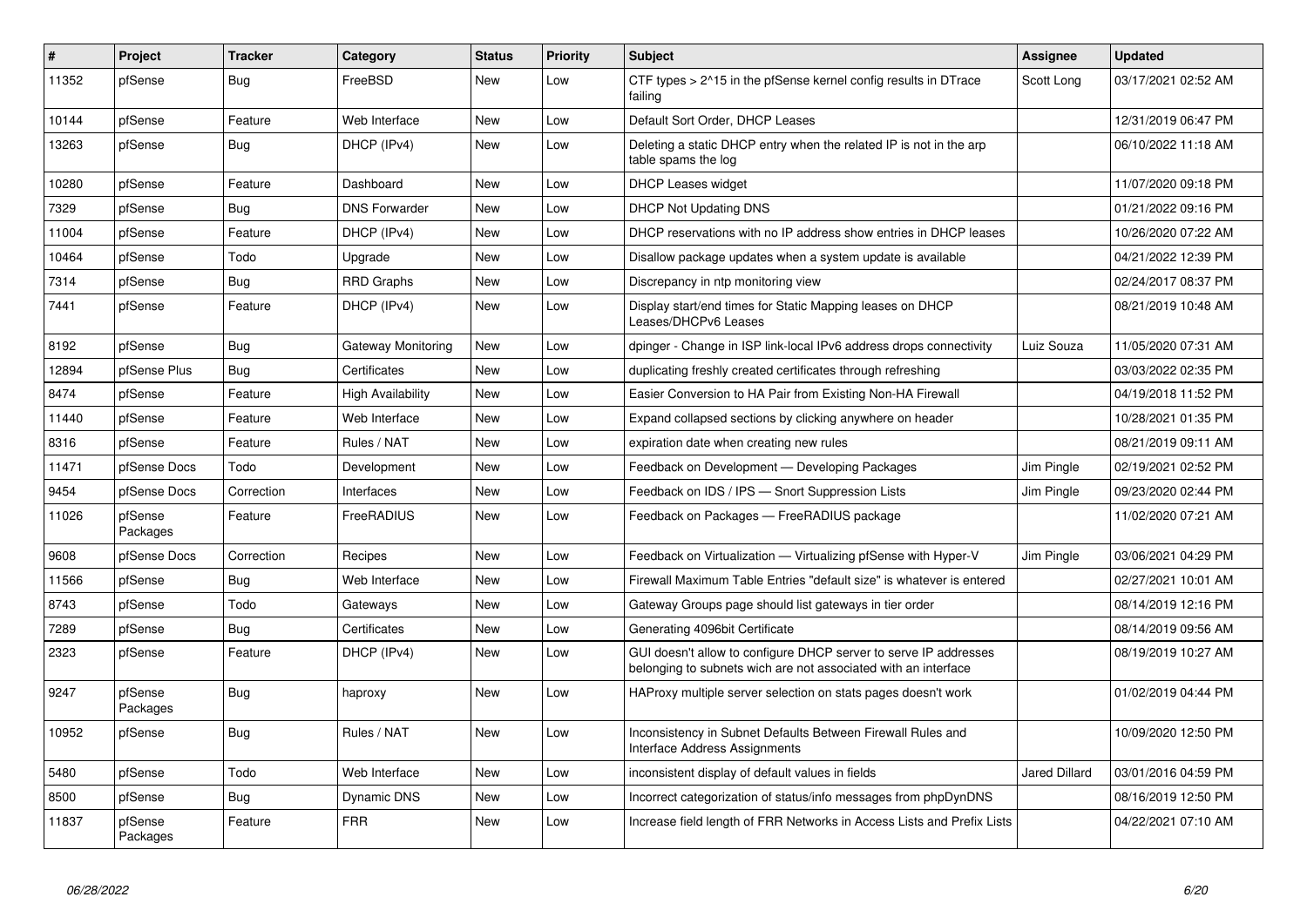| ∦     | Project             | <b>Tracker</b> | Category                  | <b>Status</b> | <b>Priority</b> | Subject                                                                                                      | Assignee             | <b>Updated</b>      |
|-------|---------------------|----------------|---------------------------|---------------|-----------------|--------------------------------------------------------------------------------------------------------------|----------------------|---------------------|
| 3411  | pfSense             | <b>Bug</b>     | Dashboard                 | New           | Low             | Interfaces and statistics dashboard widgets very slow with large<br>numbers of interfaces                    |                      | 01/24/2014 02:09 AM |
| 10918 | pfSense             | Feature        | Aliases / Tables          | New           | Low             | IP Aliases de-duplication                                                                                    |                      | 12/13/2020 11:37 PM |
| 13000 | pfSense             | <b>Bug</b>     | <b>IPsec</b>              | New           | Low             | IPsec AES-GCM encryption algorithm "Key Length" field should be<br>labeled "ICV Length"                      |                      | 03/30/2022 07:40 AM |
| 7788  | pfSense             | Bug            | Dashboard                 | New           | Low             | Irregular updating of widgets like cpu/uptime on system widget.                                              |                      | 08/21/2019 09:03 AM |
| 7411  | pfSense<br>Packages | Todo           | ladvd                     | New           | Low             | LADVD Devices not wide enough                                                                                |                      | 10/22/2017 05:04 AM |
| 10892 | pfSense             | Bug            | Rules / NAT               | New           | Low             | Large number of VLAN/LANs make floating rules are to read                                                    | <b>Jared Dillard</b> | 02/01/2021 03:29 PM |
| 11509 | pfSense<br>Packages | Bug            | <b>LCDProc</b>            | New           | Low             | LCD package - not starting at boot - stop and start in Status Window<br>not possible                         |                      | 02/23/2021 10:55 AM |
| 9718  | pfSense             | Feature        | <b>Diagnostics</b>        | <b>New</b>    | Low             | Make diag_states_summary table sortable                                                                      |                      | 10/06/2020 09:12 AM |
| 3859  | pfSense             | Feature        | <b>Gateway Monitoring</b> | New           | Low             | Make it possible to set the source IP address for gateway monitoring                                         |                      | 11/06/2016 10:12 PM |
| 8846  | pfSense             | Bug            | Gateways                  | New           | Low             | Misleading gateway error message adding/editing static routes using<br>a disabled interface                  |                      | 08/21/2019 11:29 AM |
| 3162  | pfSense             | Feature        | PPP Interfaces            | <b>New</b>    | Low             | <b>MLPPP Status of connections</b>                                                                           |                      | 08/20/2019 10:20 AM |
| 13168 | pfSense             | Feature        | Dashboard                 | New           | Low             | Multiple Dashboard views for a single user                                                                   |                      | 05/16/2022 07:53 AM |
| 7848  | pfSense             | <b>Bug</b>     | <b>Diagnostics</b>        | New           | Low             | NDP Table Sort by Expiration Error                                                                           |                      | 08/26/2019 02:56 PM |
| 7387  | pfSense             | <b>Bug</b>     | Dashboard                 | New           | Low             | New Traffic Graph in dashboard resets inverted view to normal view                                           | <b>Jared Dillard</b> | 12/11/2021 08:14 PM |
| 84    | pfSense             | Feature        | Web Interface             | New           | Low             | Nightly Filter Summary E-Mail                                                                                | Jim Pingle           | 04/03/2010 06:22 PM |
| 10690 | pfSense             | Bug            | Installer                 | <b>New</b>    | Low             | Not possible to make UFS install on ZFS formatted drive                                                      |                      | 04/21/2022 12:39 PM |
| 13291 | pfSense Docs        | Todo           | Configuration             | New           | Low             | Notification documentation                                                                                   |                      | 06/21/2022 10:22 AM |
| 13247 | pfSense<br>Packages | <b>Bug</b>     | open-vm-tools             | New           | Low             | Open-VM-Tools service actions do not work                                                                    |                      | 06/05/2022 07:09 PM |
| 9085  | pfSense<br>Packages | Feature        | OpenVPN Client<br>Export  | New           | Low             | OpenVPN connect/disconnect scripts                                                                           |                      | 08/13/2019 09:15 AM |
| 11213 | pfSense             | Feature        | Gateways                  | New           | Low             | Option to mark gateway as down directly from Table                                                           |                      | 01/03/2021 07:09 AM |
| 6842  | pfSense             | Feature        | Package System            | New           | Low             | Package Manager progress bar should indicate overall progress                                                |                      | 08/21/2019 08:55 AM |
| 12248 | pfSense             | Feature        | Package System            | New           | Low             | Package Update Availability Notification                                                                     |                      | 11/28/2021 10:02 AM |
| 4914  | pfSense             | Feature        | <b>Diagnostics</b>        | New           | Low             | <b>Packet Capture Settings</b>                                                                               |                      | 08/20/2019 08:51 AM |
| 13209 | pfSense<br>Packages | <b>Bug</b>     | pfBlockerNG               | New           | Low             | Parsing Filter log by pfBlockerNG creates IP Block log with<br>Source/Destination mixed up or wrong Direcion | Viktor Gurov         | 05/25/2022 03:50 AM |
| 7365  | pfSense             | Feature        | Logging                   | New           | Low             | Pass firewall/filter rule set through logging for centralized loggers to<br>key on                           |                      | 03/07/2017 10:44 AM |
| 3943  | pfSense             | Feature        | <b>Operating System</b>   | New           | Low             | pf - divert-reply not implemented (usefull for haproxy)                                                      |                      | 10/16/2014 06:42 PM |
| 9353  | pfSense             | <b>Bug</b>     | Dashboard                 | New           | Low             | PHPSession errors from limited access to dashboard and widgets                                               |                      | 10/06/2020 09:31 AM |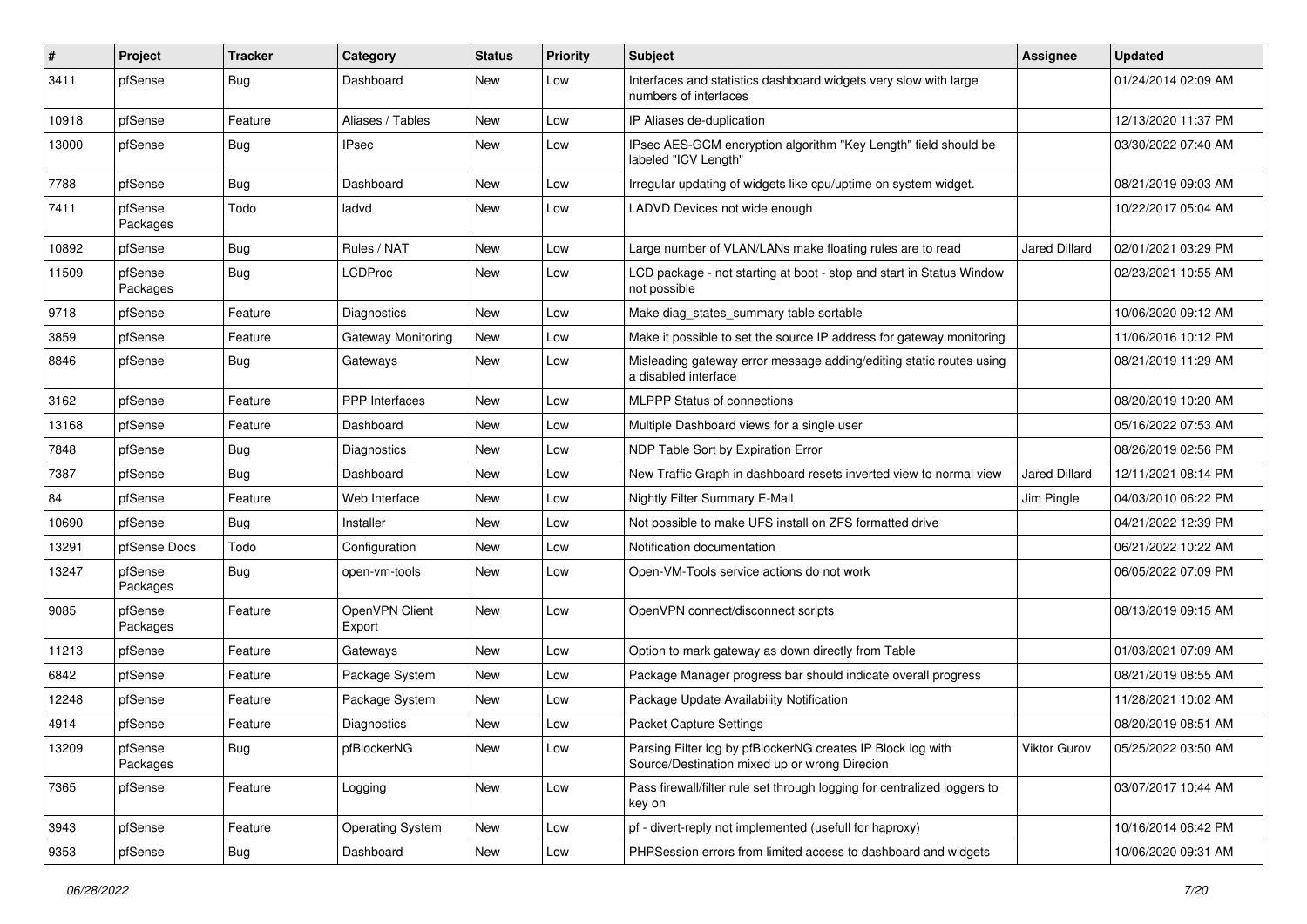| #     | Project             | <b>Tracker</b> | Category                                        | <b>Status</b> | <b>Priority</b> | <b>Subject</b>                                                                                                               | Assignee             | <b>Updated</b>      |
|-------|---------------------|----------------|-------------------------------------------------|---------------|-----------------|------------------------------------------------------------------------------------------------------------------------------|----------------------|---------------------|
| 7531  | pfSense             | Feature        | Package System                                  | New           | Low             | pkg behavior when encountering invalid SSL certificate                                                                       |                      | 05/08/2017 06:57 PM |
| 10204 | pfSense             | Feature        | Interfaces                                      | <b>New</b>    | Low             | Possible clarification of Track IPv6 Interface Subnet ID                                                                     |                      | 01/23/2020 01:04 PM |
| 12393 | pfSense             | <b>Bug</b>     | Traffic Shaper (ALTQ)                           | <b>New</b>    | Low             | Priority of gOthersLow higher than default queues                                                                            |                      | 09/21/2021 02:48 PM |
| 9293  | pfSense             | Feature        | Web Interface                                   | <b>New</b>    | Low             | Provide WebUI message (banner) prior to login                                                                                |                      | 08/14/2019 02:39 PM |
| 6873  | pfSense             | <b>Bug</b>     | DHCP (IPv6)                                     | <b>New</b>    | Low             | radvd - Too many addresses in RDNSS section when previously<br>using DHCPv6                                                  | Dominic<br>McKeown   | 06/06/2018 10:45 AM |
| 11093 | pfSense             | Bug            | Wireless                                        | New           | Low             | ral(4) driver non-functional in arm64                                                                                        |                      | 11/21/2020 10:45 AM |
| 12013 | pfSense             | <b>Bug</b>     | Logging                                         | New           | Low             | Reading log data is inefficient in certain cases                                                                             |                      | 06/08/2021 07:35 AM |
| 12343 | pfSense             | Feature        | Diagnostics                                     | New           | Low             | Real time traffic monitoring                                                                                                 |                      | 09/06/2021 01:26 PM |
| 12813 | pfSense             | Feature        | Installer                                       | New           | Low             | Recover extra data in the installer                                                                                          |                      | 02/17/2022 07:52 AM |
| 10995 | pfSense             | Feature        | <b>Operating System</b>                         | New           | Low             | Remove VMware MSI-X from the PCI blacklist.                                                                                  |                      | 10/20/2020 11:40 AM |
| 10312 | pfSense             | Feature        | Rules / NAT                                     | New           | Low             | Reordering of NAT rules without dragging                                                                                     |                      | 03/03/2020 07:28 AM |
| 6361  | pfSense             | Bug            | Web Interface                                   | New           | Low             | Responsive Mobile Menu issue                                                                                                 |                      | 05/16/2016 12:09 PM |
| 9887  | pfSense             | Bug            | Rules / NAT                                     | New           | Low             | Rule separator positions change when deleting multiple rules                                                                 |                      | 05/10/2022 03:11 PM |
| 9717  | pfSense             | Feature        | Web Interface                                   | New           | Low             | Search box for pfsense?                                                                                                      |                      | 07/05/2020 02:14 PM |
| 1219  | pfSense             | Feature        | Developer Tools                                 | New           | Low             | Ship DTRACE enabled kernels in the images                                                                                    |                      | 07/26/2017 03:14 AM |
| 12369 | pfSense<br>Packages | Feature        | Mail report                                     | New           | Low             | Skip If No Content issue                                                                                                     |                      | 09/14/2021 06:40 AM |
| 10989 | pfSense<br>Packages | <b>Bug</b>     | Snort                                           | New           | Low             | Snort alert page has hidden characters in IPv6 address                                                                       |                      | 10/17/2020 04:06 PM |
| 7683  | pfSense<br>Packages | Feature        | New Package<br>Request                          | <b>New</b>    | Low             | Splunk Universal Forwarder Package                                                                                           |                      | 08/19/2019 02:54 PM |
| 10994 | pfSense<br>Packages | <b>Bug</b>     | squidguard                                      | New           | Low             | SquidGuard Blacklists Restore Default button does not work                                                                   |                      | 10/20/2020 12:26 PM |
| 4451  | pfSense             | <b>Bug</b>     | DHCP (IPv4)                                     | <b>New</b>    | Low             | Status DHCP Leases shows double entries for static entries without<br>IP address                                             | <b>Phillip Davis</b> | 05/21/2022 04:55 PM |
| 7442  | pfSense             | Feature        | Diagnostics                                     | New           | Low             | Suggestions for Diagnostics / ARP Table and Diagnostics / NDP<br>Table                                                       |                      | 08/21/2019 09:27 AM |
| 2357  | pfSense             | Feature        | Interfaces                                      | New           | Low             | <b>Support Dual Stack Lite</b>                                                                                               |                      | 05/13/2014 09:39 PM |
| 6386  | pfSense             | <b>Bug</b>     | <b>IPv6 Router</b><br>Advertisements<br>(RADVD) | New           | Low             | Switching Router Advertisements to disabled should broadcast IP<br>Removal messages                                          |                      | 05/22/2016 10:44 PM |
| 8820  | pfSense             | <b>Bug</b>     | Rules / NAT                                     | New           | Low             | System/Advanced/Misc - "Do not kill connections when schedule<br>expires" UN-checked still leaves existing connections open. |                      | 07/28/2020 10:59 AM |
| 6023  | pfSense<br>Packages | Bug            | Suricata                                        | <b>New</b>    | Low             | Traffic Shaper (pfsense 2.3) Suricata V3.0 Inline Mode Operation                                                             | Luiz Souza           | 04/15/2016 05:59 AM |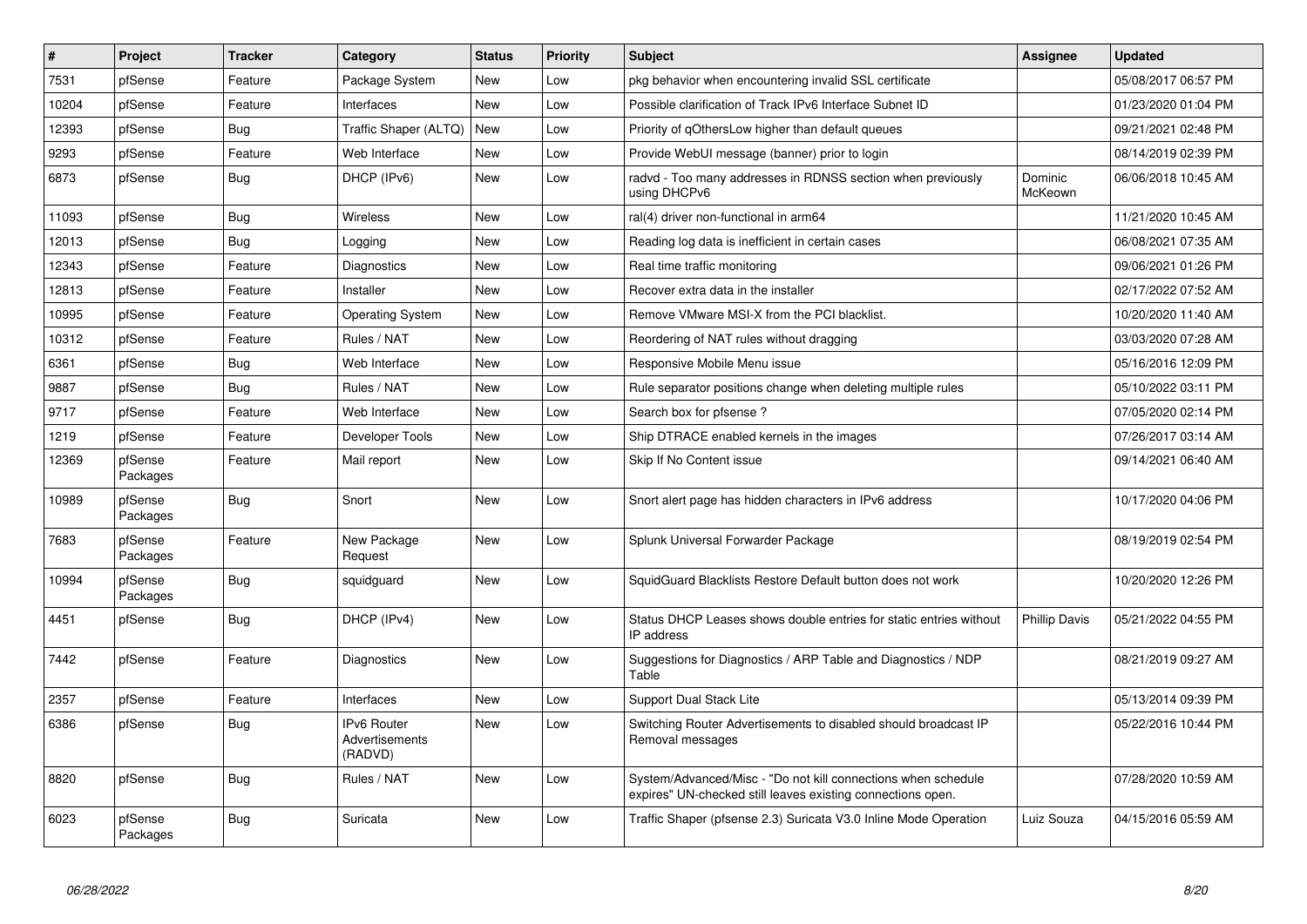| $\vert$ # | Project             | <b>Tracker</b> | Category                            | <b>Status</b> | <b>Priority</b> | <b>Subject</b>                                                                                                         | Assignee             | <b>Updated</b>      |
|-----------|---------------------|----------------|-------------------------------------|---------------|-----------------|------------------------------------------------------------------------------------------------------------------------|----------------------|---------------------|
| 6752      | pfSense<br>Packages | Todo           | <b>Status Traffic Totals</b>        | New           | Low             | Traffic Totals Data Summary Graph                                                                                      | Jared Dillard        | 11/08/2017 08:58 AM |
| 12070     | pfSense             | Bug            | DHCP (IPv4)                         | <b>New</b>    | Low             | <b>VLAN0 for WAN DHCP</b>                                                                                              |                      | 12/23/2021 04:31 PM |
| 6026      | pfSense             | Bug            | Rules / NAT                         | New           | Low             | webinterface, firewall rules, wrapping of columns or visible<br>(horizontal) scrollbar needed when contents doesnt fit | <b>Jared Dillard</b> | 08/20/2019 03:40 PM |
| 6697      | pfSense             | Todo           | Web Interface                       | <b>New</b>    | Low             | White squares around the numeric values in the Status / Queues<br>page                                                 | Jared Dillard        | 08/15/2016 03:19 AM |
| 12178     | pfSense<br>Packages | Bug            | WireGuard                           | <b>New</b>    | Low             | WireGuard always shows 'Configuring WireGuard tunnelsdone.'<br>message on boot                                         |                      | 07/30/2021 06:58 AM |
| 12612     | pfSense             | Bug            | <b>DNS Resolver</b>                 | <b>New</b>    | Normal          | DNS Resolver is restarted during every "rc.newwanip" event                                                             |                      | 06/03/2022 07:13 AM |
| 5850      | pfSense             | Feature        | User Manager /<br>Privileges        | New           | Normal          | Limit "WebCfg - System: User Manager page" privilege to<br>non-admins and non-admin groups                             |                      | 02/19/2017 10:04 AM |
| 2358      | pfSense             | Feature        | Rules / NAT                         | <b>New</b>    | Normal          | NAT64 Support                                                                                                          |                      | 04/16/2022 06:52 PM |
| 8177      | pfSense             | Bug            | Package System                      | New           | Normal          | "/xsl/package.xsl" is referenced in package XML files but not on the<br>firewall                                       |                      | 08/14/2019 09:56 AM |
| 11956     | pfSense             | Feature        | Web Interface                       | <b>New</b>    | Normal          | "add" button in the top of pages with many user-added items                                                            |                      | 07/10/2021 01:01 PM |
| 10712     | pfSense             | Bug            | Rules / NAT                         | <b>New</b>    | Normal          | "default allow LAN IPv6 to any" rule does not work right after boot<br>when using IPv6 PD                              |                      | 06/30/2020 12:17 AM |
| 12552     | pfSense             | Bug            | OpenVPN                             | <b>New</b>    | Normal          | "Pull DNS" option within OpenVPN client does not cause pfSense to<br>use DNS servers assigned by remote OpenVPN server |                      | 12/08/2021 08:45 AM |
| 11548     | pfSense             | <b>Bug</b>     | Rules / NAT                         | <b>New</b>    | Normal          | "rule expands to no valid combination" error from port forward<br>automatic rule mixing IPv4 and IPv6 elements         |                      | 02/27/2021 03:18 PM |
| 10909     | pfSense<br>Packages | Feature        | PIMD                                | <b>New</b>    | Normal          | #define MAXVIFS 32 to 64                                                                                               |                      | 04/21/2022 12:39 PM |
| 8176      | pfSense             | Bug            | Package System                      | New           | Normal          | /schema/packages.dtd -- referenced in *xml, but missing?                                                               |                      | 12/09/2017 06:52 PM |
| 8207      | pfSense             | Bug            | <b>Operating System</b>             | New           | Normal          | 2.4 cannot boot as a Xen VM with more than 7 NICs                                                                      |                      | 06/25/2022 05:42 PM |
| 8963      | pfSense             | Bug            | <b>Traffic Shaper</b><br>(Limiters) | New           | Normal          | 2.4.4 Limiters don't work after CARP fail-over                                                                         |                      | 12/10/2018 06:40 AM |
| 1388      | pfSense             | Feature        | Multi-WAN                           | <b>New</b>    | Normal          | 3G outbound failover connection with auto dial-up and hang-up                                                          |                      | 08/21/2019 11:27 AM |
| 5253      | pfSense             | <b>Bug</b>     | <b>PPP</b> Interfaces               | <b>New</b>    | Normal          | 3gstats.php 100% CPU                                                                                                   |                      | 01/08/2022 05:02 PM |
| 7235      | pfSense             | Bug            | <b>IPsec</b>                        | <b>New</b>    | Normal          | 4860 has not got significant IPsec performance rising with enabled<br>HW acceleration                                  | Luiz Souza           | 12/18/2021 04:32 PM |
| 2117      | pfSense             | Feature        | <b>Operating System</b>             | New           | Normal          | 6RD support for ISPs like Swisscom                                                                                     |                      | 08/22/2014 10:40 AM |
| 9585      | pfSense             | <b>Bug</b>     | Interfaces                          | New           | Normal          | 6RD: Unable to reach hosts on within same 6rd-domain                                                                   |                      | 08/14/2019 02:39 PM |
| 9749      | pfSense<br>Packages | Feature        | Status Monitoring                   | New           | Normal          | 95th percentile missing for quality in monitoring                                                                      |                      | 09/12/2019 10:39 AM |
| 7899      | pfSense             | Bug            | Traffic Shaper (ALTQ) New           |               | Normal          | a floating 'match' rule on LAN does not put traffic from a broswer on a<br>clientpc into a shaper queue                |                      | 09/28/2017 09:16 AM |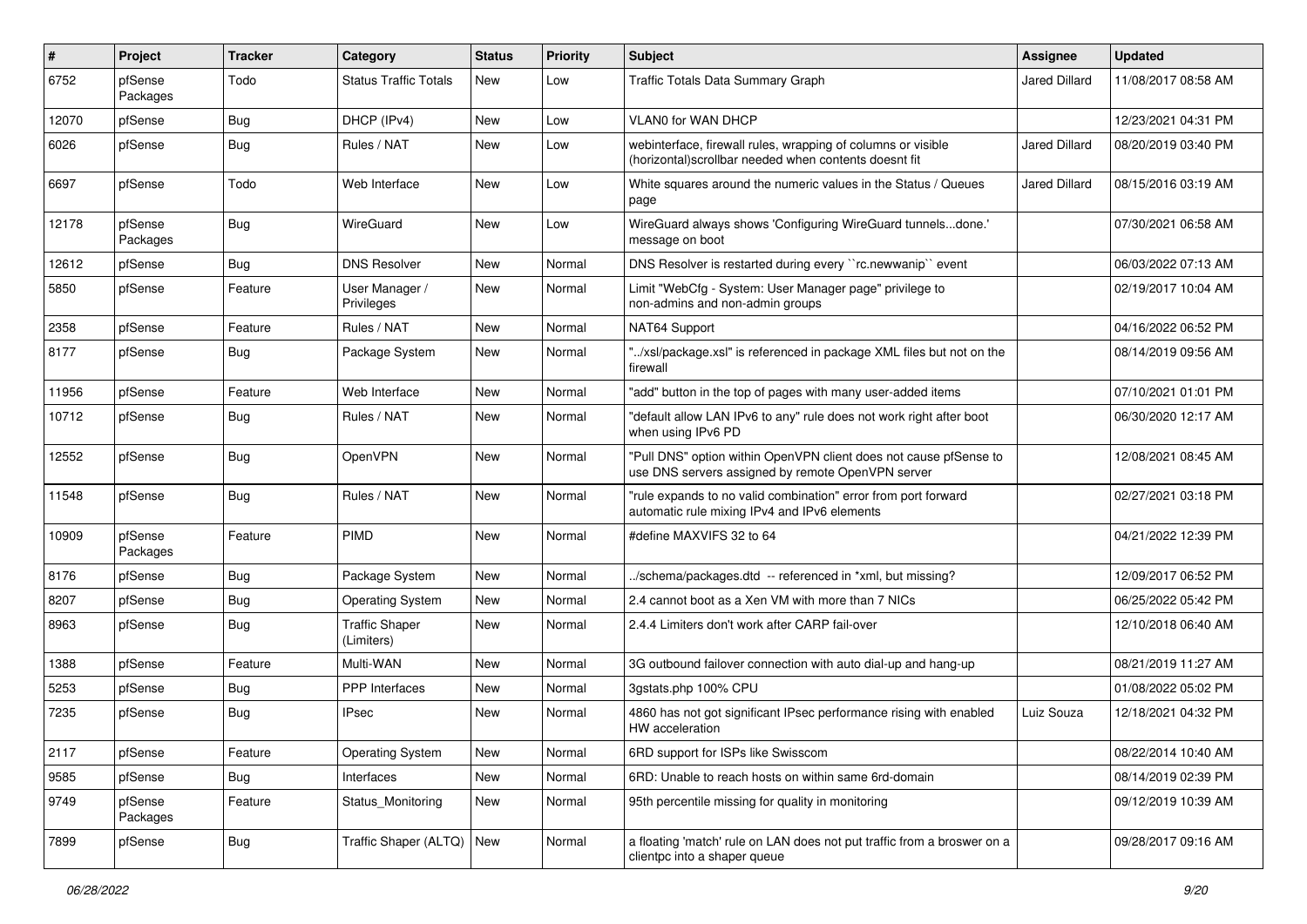| $\vert$ # | Project             | <b>Tracker</b> | Category            | <b>Status</b> | <b>Priority</b> | <b>Subject</b>                                                                                                      | Assignee            | <b>Updated</b>      |
|-----------|---------------------|----------------|---------------------|---------------|-----------------|---------------------------------------------------------------------------------------------------------------------|---------------------|---------------------|
| 1924      | pfSense             | Feature        | Captive Portal      | <b>New</b>    | Normal          | Ability of CP's allowed IP addresses to use aliases                                                                 |                     | 07/26/2018 04:28 AM |
| 12665     | pfSense             | Feature        | Rules / NAT         | <b>New</b>    | Normal          | Ability to add custom pf rules from the GUI                                                                         |                     | 01/07/2022 09:30 AM |
| 7405      | pfSense             | Feature        | DHCP (IPv4)         | <b>New</b>    | Normal          | Ability to add dhcp host reservations from "Diagnostics -> ARP table"                                               |                     | 10/12/2020 08:22 AM |
| 8236      | pfSense             | Feature        | <b>DNS Resolver</b> | New           | Normal          | Ability to configure "forward-first" and "forward-host" options for more<br>robust domain overrides in DNS Resolver |                     | 12/26/2017 01:26 AM |
| 2218      | pfSense             | Feature        | CARP                | <b>New</b>    | Normal          | Ability to delay CARP master status at boot time                                                                    |                     | 03/03/2021 11:57 AM |
| 855       | pfSense             | Feature        | Multi-WAN           | <b>New</b>    | Normal          | Ability to selectively kill states on gateways recovery                                                             |                     | 03/11/2022 08:30 AM |
| 3185      | pfSense             | Feature        | DHCP (IPv6)         | <b>New</b>    | Normal          | Accommodate a DHCPv6 failover-like mechanism                                                                        |                     | 11/24/2017 10:44 AM |
| 8213      | pfSense<br>Packages | Bug            | haproxy             | New           | Normal          | acl src file not populated from alias                                                                               |                     | 12/21/2017 02:02 PM |
| 9299      | pfSense<br>Packages | Feature        | <b>ACME</b>         | <b>New</b>    | Normal          | ACME package: Automate add/remove firewall rule for port<br>forwarding                                              |                     | 01/30/2019 10:09 PM |
| 12670     | pfSense<br>Packages | <b>Bug</b>     | <b>ACME</b>         | <b>New</b>    | Normal          | ACME package writes credentials to system log                                                                       | <b>Viktor Gurov</b> | 03/07/2022 10:58 AM |
| 12623     | pfSense<br>Packages | Bug            | <b>ACME</b>         | <b>New</b>    | Normal          | acme.sh package   DNS-ISPConfig settings                                                                            | Viktor Gurov        | 03/10/2022 03:42 PM |
| 9833      | pfSense<br>Packages | Feature        | <b>ACME</b>         | <b>New</b>    | Normal          | ACME: add ability to use custom ACME server                                                                         |                     | 04/07/2022 11:31 AM |
| 8560      | pfSense<br>Packages | Bug            | <b>ACME</b>         | <b>New</b>    | Normal          | ACME: can't update DNS records in DNSMadeEasy registar for<br>several domains with different API keys/ids           |                     | 06/08/2018 01:28 PM |
| 8285      | pfSense             | Bug            | Web Interface       | <b>New</b>    | Normal          | Actions on stale data may result in catastrophic results                                                            |                     | 01/16/2018 08:08 PM |
| 12570     | pfSense Docs        | Correction     | General             | <b>New</b>    | Normal          | Active appliance list missing 6100                                                                                  |                     | 12/06/2021 11:41 AM |
| 13136     | pfSense<br>Packages | Feature        | pfBlockerNG         | New           | Normal          | Add crypt0rr DNS-over-HTTPS (DOH) provider list feeds                                                               |                     | 05/07/2022 02:27 AM |
| 96        | pfSense             | Feature        | Rules / NAT         | <b>New</b>    | Normal          | Add "All local networks" to source and destination drop down boxen<br>in firewall rules                             |                     | 02/06/2016 04:53 AM |
| 8224      | pfSense<br>Packages | Feature        | FreeRADIUS          | <b>New</b>    | Normal          | Add "OU" field to FreeRADIUS page                                                                                   |                     | 02/21/2018 12:53 AM |
| 12162     | pfSense Docs        | Todo           | Products            | <b>New</b>    | Normal          | Add "usb reset" as possible solution for non-booting flash drives on<br>the SG-1100                                 |                     | 10/07/2021 02:19 PM |
| 12546     | pfSense Plus        | Feature        | Authentication      | <b>New</b>    | Normal          | Add 2FA Support to pfSense Plus Local Database Authentication                                                       |                     | 06/25/2022 05:30 PM |
| 5474      | pfSense             | Feature        | Interfaces          | <b>New</b>    | Normal          | Add 802.1x configuration to wired interfaces.                                                                       |                     | 03/16/2016 04:32 PM |
| 4776      | pfSense             | Feature        | Wireless            | <b>New</b>    | Normal          | Add 802.1x dynamic vlan support                                                                                     |                     | 10/02/2020 07:42 AM |
| 7888      | pfSense             | Feature        | Package System      | New           | Normal          | Add a button in package manager GUI to upgrade all packages                                                         |                     | 09/28/2017 05:50 AM |
| 7761      | pfSense             | Feature        | Rules / NAT         | <b>New</b>    | Normal          | Add a way to match on IPv6 proto=0 (hop-by-hop header extension)                                                    |                     | 08/13/2019 03:49 PM |
| 6917      | pfSense             | Feature        | Upgrade             | <b>New</b>    | Normal          | Add ability to choose from what IP/IFACE you search for updates                                                     |                     | 11/11/2016 09:51 AM |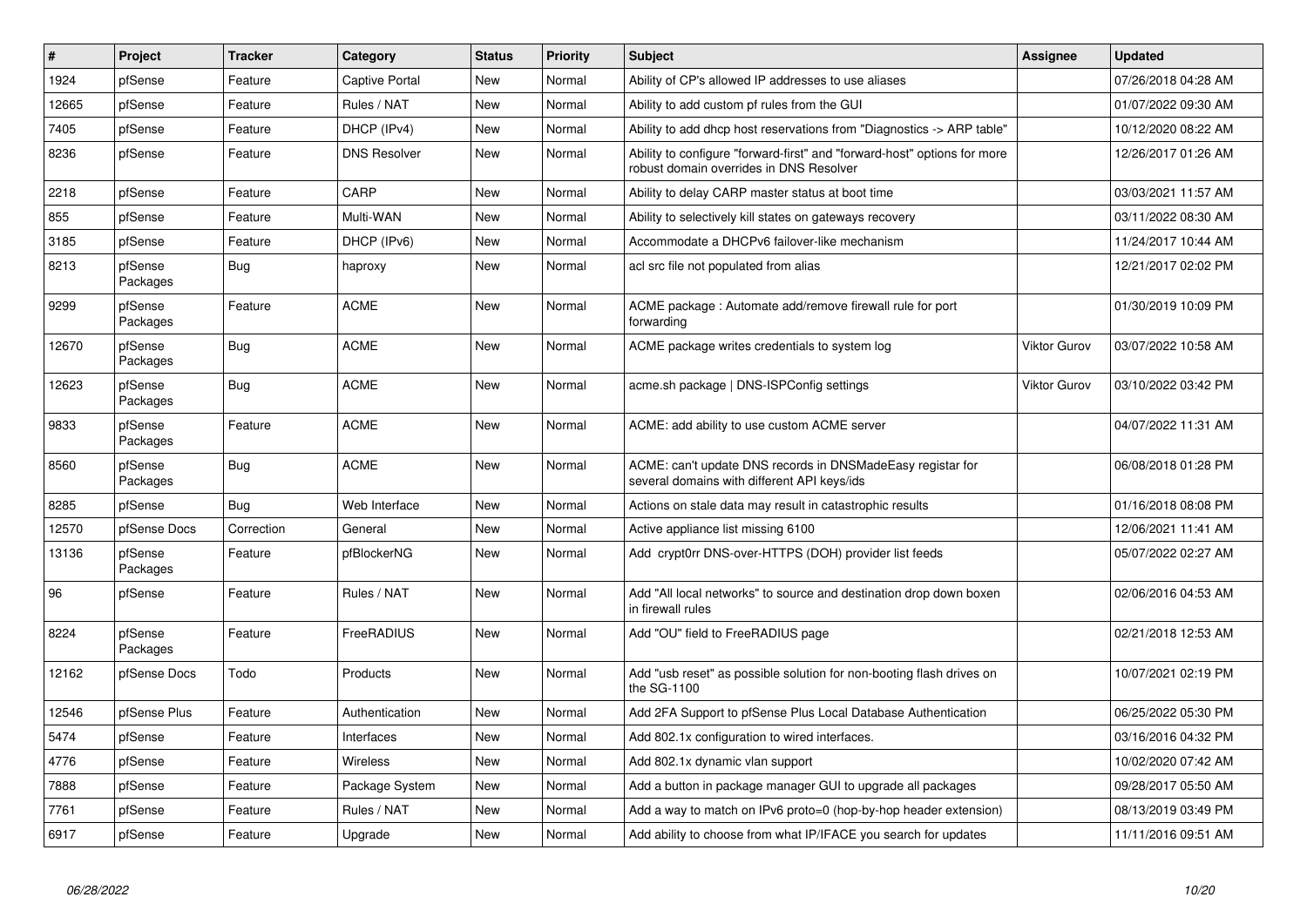| $\vert$ # | Project             | <b>Tracker</b> | Category                | <b>Status</b> | <b>Priority</b> | <b>Subject</b>                                                                               | Assignee     | <b>Updated</b>      |
|-----------|---------------------|----------------|-------------------------|---------------|-----------------|----------------------------------------------------------------------------------------------|--------------|---------------------|
| 6038      | pfSense             | Feature        | Interfaces              | New           | Normal          | Add ability to configure which interface is chosen for defining<br>hostname IP in /etc/hosts |              | 07/07/2017 09:56 AM |
| 12190     | pfSense             | Feature        | Rules / NAT             | <b>New</b>    | Normal          | Add ability to reference ipv6 prefix in firewall rules and aliases                           |              | 08/05/2021 01:47 PM |
| 11156     | pfSense<br>Packages | Feature        | pfBlockerNG             | New           | Normal          | Add an option include subdomains for the noAAAA feature                                      |              | 12/11/2020 10:19 AM |
| 12300     | pfSense             | Feature        | Hardware / Drivers      | <b>New</b>    | Normal          | Add Aquantia Atlantic driver to pfsense                                                      |              | 09/14/2021 06:49 AM |
| 10962     | pfSense             | Feature        | Dynamic DNS             | <b>New</b>    | Normal          | Add Cpanel support for Dynamic DNS Clients                                                   |              | 12/28/2020 01:56 PM |
| 9912      | pfSense<br>Packages | Feature        | ntop                    | <b>New</b>    | Normal          | add custom DPI to ntopng                                                                     |              | 11/18/2019 10:57 AM |
| 13135     | pfSense<br>Packages | Feature        | pfBlockerNG             | New           | Normal          | Add dibdot DoH-IP-blocklists feeds                                                           | Viktor Gurov | 05/08/2022 01:50 AM |
| 9200      | pfSense<br>Packages | Todo           | <b>ACME</b>             | <b>New</b>    | Normal          | Add DNS support for Google domain to Acme manager                                            | Jim Pingle   | 02/15/2022 03:16 AM |
| 12097     | pfSense<br>Packages | Feature        | pfBlockerNG             | <b>New</b>    | Normal          | Add dnsbl and geoip logs to system log                                                       |              | 07/06/2021 01:25 PM |
| 3899      | pfSense             | Feature        | Web Interface           | <b>New</b>    | Normal          | Add feature to allow reordering of <package> items in config.xml</package>                   |              | 09/27/2014 04:40 PM |
| 13201     | pfSense<br>Packages | Feature        | pfBlockerNG             | <b>New</b>    | Normal          | Add FireHol Security IP Feeds                                                                |              | 05/23/2022 06:34 AM |
| 12465     | pfSense<br>Packages | Feature        | haproxy                 | <b>New</b>    | Normal          | Add forwardfor advanced usecases                                                             |              | 10/16/2021 07:35 PM |
| 7720      | pfSense             | Feature        | Hardware / Drivers      | <b>New</b>    | Normal          | Add general watchdog kernel modules (like ichwd) and watchdogd<br>support in the GUI.        |              | 08/19/2019 01:20 PM |
| 8372      | pfSense             | Feature        | Logging                 | <b>New</b>    | Normal          | add gui setting to adjust refresh rate for dynamic firewall logs                             |              | 08/14/2019 10:31 AM |
| 4628      | pfSense             | Feature        | Web Interface           | <b>New</b>    | Normal          | Add GUI to manage loader tunables (e.g. loader.conf.local)                                   |              | 09/16/2015 04:28 PM |
| 13244     | pfSense             | Feature        | Web Interface           | New           | Normal          | Add help text under Timezone settings in the GUI                                             |              | 06/03/2022 01:00 PM |
| 6412      | pfSense             | Feature        | <b>Operating System</b> | <b>New</b>    | Normal          | Add includedir directive for /var/etc/xinet.d to xinetd configuration                        |              | 08/13/2019 01:23 PM |
| 12711     | pfSense<br>Packages | Feature        | Telegraf                | <b>New</b>    | Normal          | Add InfluxDB V2 support                                                                      |              | 01/21/2022 02:54 AM |
| 746       | pfSense             | Feature        | Rules / NAT             | <b>New</b>    | Normal          | Add interface group to source/dest drop downs                                                |              | 07/19/2010 05:10 PM |
| 12459     | pfSense             | Todo           | Virtual IP Addresses    | <b>New</b>    | Normal          | Add IP Alias subnet input validation                                                         |              | 10/15/2021 09:35 AM |
| 7626      | pfSense             | Feature        | Interfaces              | <b>New</b>    | Normal          | Add IPoE support for WAN                                                                     |              | 01/01/2022 12:31 AM |
| 9798      | pfSense<br>Packages | Feature        | pfBlockerNG             | New           | Normal          | add ipv4 and ipv6 dnscrypt-resolvers feeds                                                   |              | 10/14/2021 09:48 AM |
| 11703     | pfSense<br>Packages | Feature        | FRR                     | New           | Normal          | add Krill and Routinator support BGP RPKI                                                    |              | 03/18/2021 07:47 PM |
| 1136      | pfSense             | Feature        | Rules / NAT             | New           | Normal          | Add logic to automatically avoid route-to for static route networks                          |              | 10/09/2018 05:11 AM |
| 12860     | pfSense<br>Packages | Feature        | New Package<br>Request  | New           | Normal          | add mmc-utils package to all images                                                          |              | 02/24/2022 07:18 AM |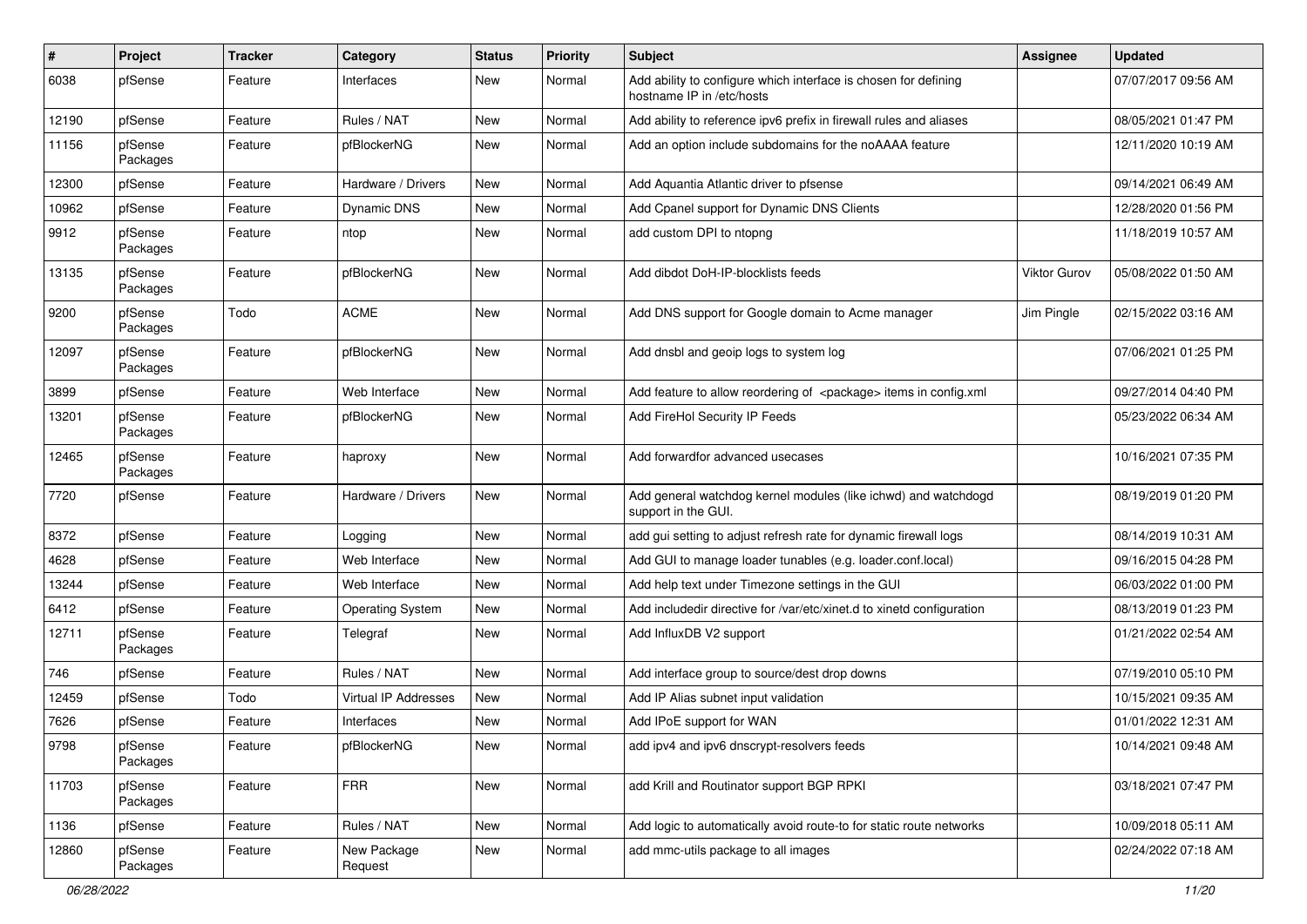| #     | Project             | <b>Tracker</b> | Category               | <b>Status</b> | <b>Priority</b> | <b>Subject</b>                                                                                      | Assignee   | <b>Updated</b>      |
|-------|---------------------|----------------|------------------------|---------------|-----------------|-----------------------------------------------------------------------------------------------------|------------|---------------------|
| 8099  | pfSense<br>Packages | Feature        | Telegraf               | <b>New</b>    | Normal          | Add more configuration flexibility to Telegraf                                                      |            | 08/13/2019 09:39 AM |
| 8558  | pfSense             | Feature        | Web Interface          | New           | Normal          | Add more table sorting in various UI pages                                                          |            | 08/21/2019 09:14 AM |
| 753   | pfSense             | Feature        | OpenVPN                | New           | Normal          | Add OpenVPN foreign option support                                                                  |            | 09/02/2019 10:38 AM |
| 13009 | pfSense             | Feature        | OpenVPN                | <b>New</b>    | Normal          | Add option for multiple remote addresses to OpenVPN Client                                          |            | 03/31/2022 12:42 PM |
| 7800  | pfSense             | Feature        | Logging                | <b>New</b>    | Normal          | Add option for state logging                                                                        |            | 08/13/2019 03:51 PM |
| 7686  | pfSense<br>Packages | Feature        | haproxy                | <b>New</b>    | Normal          | Add option in HAProxy to configure SSL defaults based on the<br>Mozilla SSL Configuration Generator |            | 08/16/2019 01:09 PM |
| 11056 | pfSense             | Feature        | Interfaces             | <b>New</b>    | Normal          | Add option to disable flow-control on interfaces in GUI                                             |            | 11/11/2020 04:41 PM |
| 4098  | pfSense             | Feature        | Authentication         | <b>New</b>    | Normal          | Add option to force a password change on login                                                      |            | 08/21/2019 10:31 AM |
| 12329 | pfSense<br>Packages | Feature        | Avahi                  | <b>New</b>    | Normal          | Add optional floating firewall rules for IPv4 and IPv6                                              |            | 02/09/2022 04:43 PM |
| 8330  | pfSense             | Feature        | DHCP (IPv4)            | <b>New</b>    | Normal          | add options for ddns-local-address statements                                                       |            | 04/27/2021 12:31 PM |
| 3882  | pfSense             | Feature        | Web Interface          | <b>New</b>    | Normal          | Add OUI database to the base system, remove dependency on nmap                                      |            | 03/08/2018 06:44 PM |
| 10547 | pfSense<br>Packages | Feature        | New Package<br>Request | New           | Normal          | Add package addrwatch. Addrwatch is like arpwatch but works with<br>ipv4 and ipv6                   |            | 05/11/2020 09:20 AM |
| 9315  | pfSense<br>Packages | Feature        | New Package<br>Request | New           | Normal          | Add Package: dnscrypt-proxy                                                                         |            | 03/05/2021 02:38 AM |
| 2771  | pfSense             | Feature        | Rules / NAT            | New           | Normal          | Add packet tracing simulator                                                                        |            | 08/13/2019 12:24 PM |
| 10839 | pfSense             | Feature        | Traffic Shaper (ALTQ)  | <b>New</b>    | Normal          | Add popular messengers to the Traffic Shaper Wizard                                                 |            | 08/18/2020 10:07 AM |
| 5360  | pfSense             | Feature        | UPnP/NAT-PMP           | <b>New</b>    | Normal          | Add possibility to configure independent "UPnP & NAT-PMP"<br>instances                              |            | 10/31/2015 04:25 AM |
| 8216  | pfSense<br>Packages | Feature        | Telegraf               | New           | Normal          | Add prometheus output for telegraf                                                                  |            | 09/09/2020 05:33 AM |
| 9060  | pfSense             | Feature        | Logging                | <b>New</b>    | Normal          | add rule name filtering field for firewall log viewer                                               |            | 08/14/2019 12:38 PM |
| 4997  | pfSense             | Feature        | Rules / NAT            | <b>New</b>    | Normal          | Add setting option to choose default log action for new firewall rules                              |            | 08/20/2019 03:29 PM |
| 9044  | pfSense<br>Packages | Feature        | New Package<br>Request | New           | Normal          | Add SoftEther                                                                                       |            | 11/02/2019 10:51 AM |
| 1979  | pfSense             | Feature        | Aliases / Tables       | <b>New</b>    | Normal          | Add some default read-only system aliases                                                           | Jim Pingle | 08/21/2019 11:01 AM |
| 9222  | pfSense             | Feature        | Authentication         | <b>New</b>    | Normal          | Add sshguard log when release an IP                                                                 |            | 08/14/2019 01:00 PM |
| 13058 | pfSense             | Todo           | Rules / NAT            | New           | Normal          | Add static routes and directly connected networks back to policy route<br>negation rules            |            | 04/13/2022 08:05 AM |
| 5525  | pfSense             | Feature        | <b>OpenVPN</b>         | New           | Normal          | Add static routes for OpenVPN client remote peer addresses when<br>using non-default WANs           |            | 11/25/2015 08:44 AM |
| 11997 | pfSense<br>Packages | Bug            | IPsec Profile Wizard   | New           | Normal          | Add Support for Android Strongswan Profiles in the Profile Wizard                                   | Jim Pingle | 07/10/2021 07:51 PM |
| 13296 | pfSense             | Feature        | DHCP (IPv6)            | New           | Normal          | Add support for DHCP6 OPTION_PD_EXCLUDE (RFC 6603)                                                  |            | 06/24/2022 10:10 PM |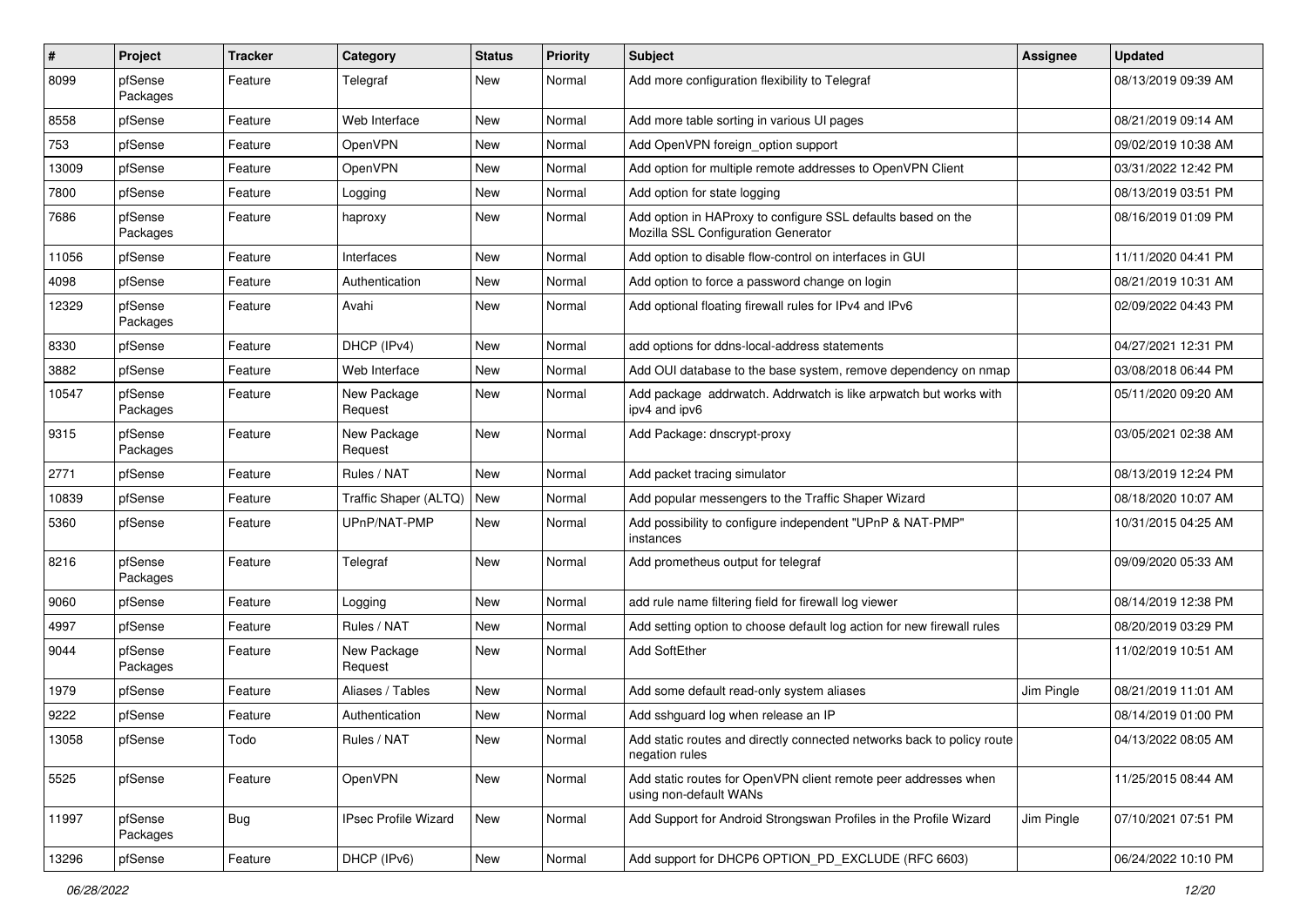| ∦     | Project             | <b>Tracker</b> | Category                 | <b>Status</b> | <b>Priority</b> | <b>Subject</b>                                                                                                   | Assignee            | <b>Updated</b>      |
|-------|---------------------|----------------|--------------------------|---------------|-----------------|------------------------------------------------------------------------------------------------------------------|---------------------|---------------------|
| 12286 | pfSense<br>Packages | Bug            | FreeRADIUS               | New           | Normal          | Add support for ntlm_auth in LDAP                                                                                |                     | 08/20/2021 08:27 AM |
| 13260 | pfSense             | Feature        | Authentication           | New           | Normal          | Add support for OpenVPN static-challenge                                                                         |                     | 06/09/2022 02:04 PM |
| 10600 | pfSense<br>Packages | Feature        | pfBlockerNG              | New           | Normal          | Add support for pfBlockerNG "Action list" feature                                                                |                     | 08/10/2020 02:39 AM |
| 12281 | pfSense<br>Packages | Feature        | Nut                      | <b>New</b>    | Normal          | Add support for Telegram/Pushover notifications                                                                  | <b>Viktor Gurov</b> | 01/24/2022 07:25 AM |
| 11931 | pfSense<br>Packages | Feature        | <b>ACME</b>              | <b>New</b>    | Normal          | Add support for validating a domain's ownership via Google Cloud<br>Cloud DNS                                    |                     | 02/15/2022 03:18 AM |
| 9238  | pfSense<br>Packages | Feature        | New Package<br>Request   | New           | Normal          | Add support for Zerotier                                                                                         |                     | 05/17/2021 01:58 PM |
| 12139 | pfSense             | Feature        | <b>DNS Forwarder</b>     | <b>New</b>    | Normal          | Add support in for specifying a DNSMASQ configuration file                                                       |                     | 07/16/2021 09:45 PM |
| 10223 | pfSense             | Feature        | Interfaces               | New           | Normal          | Add the ability to create additional loopback interfaces                                                         |                     | 12/15/2020 04:35 PM |
| 7922  | pfSense             | Feature        | Rules / NAT              | New           | Normal          | Add the option to select the ISP IPv6 Delegated Prefix as a<br>destination in firewall rules                     |                     | 10/10/2017 06:36 PM |
| 12676 | pfSense             | Feature        | Rules / NAT              | <b>New</b>    | Normal          | Add the Tagged option on the Port Forward rules edit page                                                        |                     | 01/11/2022 05:52 AM |
| 10514 | pfSense             | Feature        | Web Interface            | New           | Normal          | Add to every page an unparsed Notes field for administrative<br>reference                                        |                     | 04/30/2020 06:32 PM |
| 9800  | pfSense             | Feature        | Hardware / Drivers       | New           | Normal          | Add toggle for net.isr.dispatch=deferred in GUI                                                                  |                     | 09/29/2019 06:18 AM |
| 9591  | pfSense             | Feature        | Rules / NAT              | New           | Normal          | Add under firewall rules a search box                                                                            |                     | 08/14/2019 02:39 PM |
| 7852  | pfSense             | Feature        | <b>DNS Resolver</b>      | New           | Normal          | Add views support to Unbound GUI                                                                                 |                     | 09/11/2017 12:26 PM |
| 12905 | pfSense             | Bug            | Web Interface            | New           | Normal          | Add VLAN Re-assignment to Import Interface Mismatch Wizard                                                       |                     | 03/07/2022 08:05 AM |
| 11732 | pfSense Plus        | Feature        | Hardware / Drivers       | New           | Normal          | Add VXLAN Support to pfSense Plus                                                                                |                     | 03/15/2022 02:35 AM |
| 11280 | pfSense             | Todo           | WireGuard                | <b>New</b>    | Normal          | Add WireGuard to ALTQ list                                                                                       |                     | 04/27/2021 12:32 PM |
| 12859 | pfSense<br>Packages | Feature        | Zabbix                   | New           | Normal          | Add Zabbix 6.0 LTS (agent and proxy) packages                                                                    |                     | 02/23/2022 07:11 AM |
| 11410 | pfSense<br>Packages | Feature        | New Package<br>Request   | New           | Normal          | adding bpytop (former Bashtop)                                                                                   |                     | 07/26/2021 12:33 PM |
| 12658 | pfSense<br>Packages | Feature        | darkstat                 | New           | Normal          | Adding prometheus metrics to darkstat                                                                            |                     | 05/27/2022 09:44 PM |
| 4899  | pfSense             | Feature        | DHCP (IPv4)              | <b>New</b>    | Normal          | Additional BOOTP/DHCP Options should allow a force option                                                        |                     | 01/02/2018 02:24 PM |
| 790   | pfSense             | Feature        | <b>Operating System</b>  | New           | Normal          | Advanced options for dnsclient (resolv.conf)                                                                     |                     | 04/21/2022 12:39 PM |
| 13074 | pfSense Plus        | <b>Bug</b>     | Cryptographic<br>Modules | New           | Normal          | AES-GCM with SafeXcel on Netgate 2100 causes MBUF overload                                                       |                     | 06/12/2022 11:14 AM |
| 9654  | pfSense             | <b>Bug</b>     | <b>DNS Resolver</b>      | New           | Normal          | After reboot, the DNS resolver must be restarted before it will<br>advertise the ipv6 DNS address of the router. |                     | 11/20/2020 03:12 AM |
| 12708 | pfSense             | <b>Bug</b>     | Aliases / Tables         | New           | Normal          | alias with non resolving DNS entry breaks underlying pf table                                                    |                     | 02/20/2022 06:13 PM |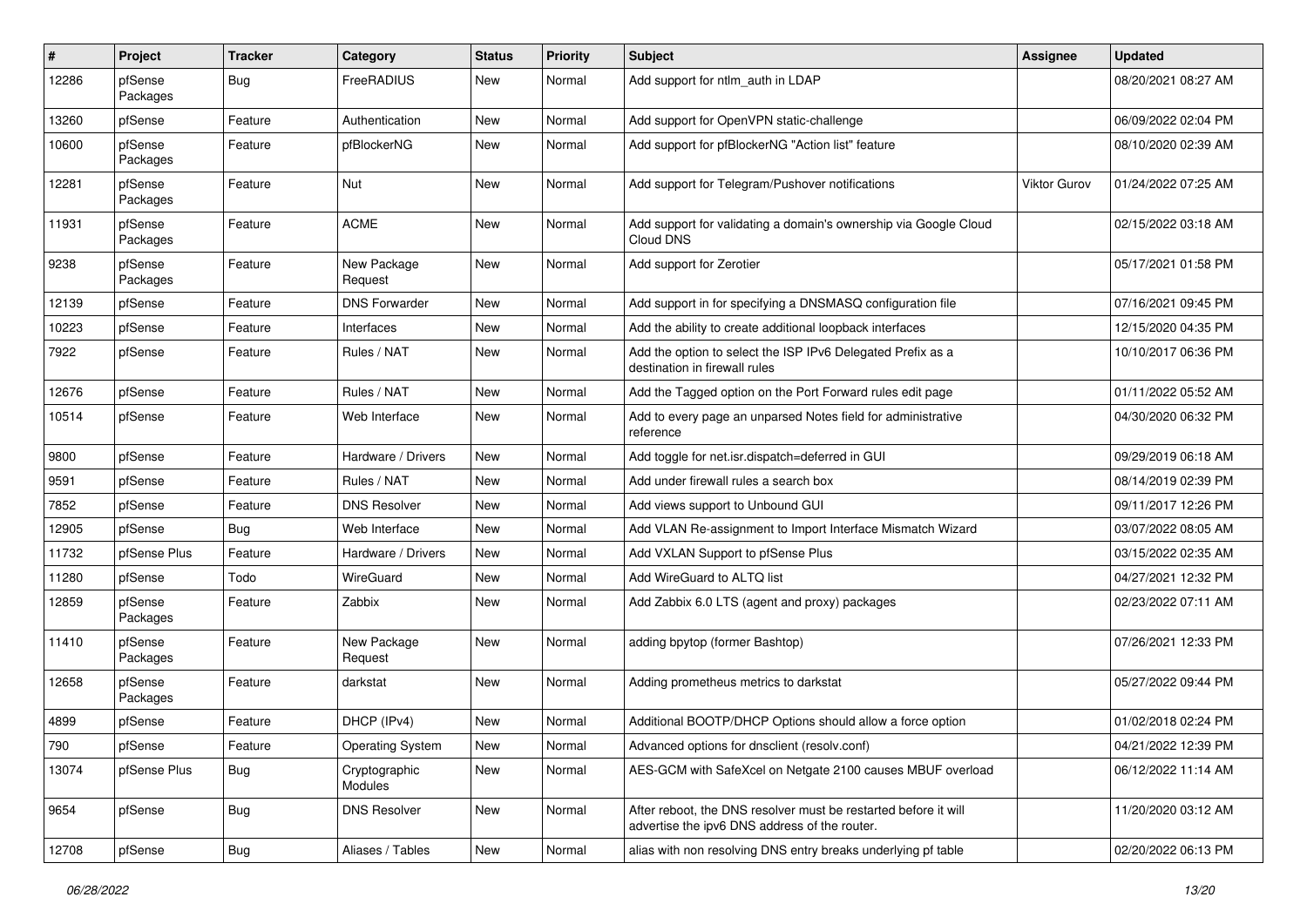| #     | <b>Project</b>      | <b>Tracker</b> | Category              | <b>Status</b> | <b>Priority</b> | <b>Subject</b>                                                                                          | <b>Assignee</b> | <b>Updated</b>      |
|-------|---------------------|----------------|-----------------------|---------------|-----------------|---------------------------------------------------------------------------------------------------------|-----------------|---------------------|
| 6457  | pfSense             | Feature        | Installer             | <b>New</b>    | Normal          | Allow ability to configure AWS EC2 AMI via userdata                                                     |                 | 09/21/2020 02:54 PM |
| 946   | pfSense             | Feature        | <b>IPsec</b>          | <b>New</b>    | Normal          | Allow aliases to be used to define IPsec phase 2 networks                                               |                 | 04/21/2022 12:39 PM |
| 4989  | pfSense             | Feature        | <b>IPsec</b>          | <b>New</b>    | Normal          | Allow all valid strongswan remote gateway options in gui                                                |                 | 08/20/2015 02:57 PM |
| 3862  | pfSense             | Feature        | <b>IGMP Proxy</b>     | <b>New</b>    | Normal          | Allow configuration of IGMP proxy's 'quickleave' parameter from the<br>web interface                    |                 | 04/05/2016 03:24 AM |
| 3552  | pfSense             | Feature        | PPP Interfaces        | <b>New</b>    | Normal          | Allow configuring link keep-alive value in PPP                                                          |                 | 05/14/2014 10:26 AM |
| 12600 | pfSense             | Feature        | Aliases / Tables      | <b>New</b>    | Normal          | allow custom mask for a network alias created from a FQDN                                               |                 | 12/15/2021 10:50 AM |
| 6776  | pfSense             | Feature        | Rules / NAT           | <b>New</b>    | Normal          | Allow disabling of "filter rule association" by default                                                 |                 | 08/17/2021 10:56 AM |
| 9063  | pfSense             | Feature        | <b>Dynamic DNS</b>    | New           | Normal          | Allow dynamic DNS client entry to specify which Check IP service to<br>use                              |                 | 10/24/2018 11:53 AM |
| 3623  | pfSense             | Feature        | Package System        | <b>New</b>    | Normal          | Allow each package to choose if it is restarted on interface events                                     |                 | 04/26/2014 01:00 PM |
| 5825  | pfSense             | Feature        | Authentication        | <b>New</b>    | Normal          | Allow EAP-RADIUS for authentication servers                                                             |                 | 08/21/2019 10:32 AM |
| 4501  | pfSense             | Feature        | Notifications         | <b>New</b>    | Normal          | Allow email report to send multiple destination                                                         |                 | 02/06/2016 04:07 AM |
| 7691  | pfSense<br>Packages | Feature        | Squid                 | <b>New</b>    | Normal          | Allow for custom icap services for squid                                                                |                 | 08/24/2017 03:16 AM |
| 5629  | pfSense             | Bug            | <b>IPsec</b>          | New           | Normal          | Allow for IPsec configuration using certs without a CA                                                  |                 | 12/31/2021 05:21 PM |
| 8769  | pfSense<br>Packages | Feature        | FreeRADIUS            | New           | Normal          | Allow FreeRADIUS users to change their own Passwords and Pins                                           |                 | 10/11/2018 11:34 AM |
| 6796  | pfSense             | Feature        | Interfaces            | New           | Normal          | Allow hostnames as GRE and GIF endpoints                                                                |                 | 08/13/2019 02:35 PM |
| 7971  | pfSense             | Feature        | <b>Captive Portal</b> | New           | Normal          | Allow import, export and synchronization of MACs under Captive<br>Portal service                        |                 | 10/19/2017 04:56 AM |
| 2693  | pfSense             | Feature        | Console Menu          | <b>New</b>    | Normal          | Allow mapping mapping non-physical interfaces via console                                               | Mathieu Simon   | 11/27/2012 03:00 PM |
| 1268  | pfSense             | Feature        | Certificates          | New           | Normal          | Allow mass renewing of certs                                                                            |                 | 11/01/2019 03:17 PM |
| 6956  | pfSense             | Feature        | <b>Captive Portal</b> | New           | Normal          | Allow more control over concurrent logins                                                               |                 | 11/23/2016 12:01 PM |
| 371   | pfSense             | Feature        | Rules / NAT           | New           | Normal          | Allow moving of bogon and RFC 1918 rules                                                                |                 | 02/06/2016 04:53 AM |
| 10890 | pfSense             | Feature        | Interfaces            | New           | Normal          | Allow multiple assigned interfaces to track status of a single switch<br>port                           |                 | 09/14/2020 07:20 AM |
| 6604  | pfSense             | Feature        | <b>NTPD</b>           | <b>New</b>    | Normal          | Allow NTP server list to be overridden by DHCP/PPP                                                      |                 | 08/13/2019 01:39 PM |
| 10841 | pfSense<br>Packages | Feature        | pfBlockerNG           | New           | Normal          | Allow per Source/VLAN/Network individual black&whitelists                                               |                 | 10/18/2020 07:42 AM |
| 2479  | pfSense             | Feature        | Dashboard             | <b>New</b>    | Normal          | Allow reordering of the traffic graphs on the dashboard                                                 |                 | 06/08/2012 04:13 PM |
| 1935  | pfSense             | Feature        | Rules / NAT           | <b>New</b>    | Normal          | Allow rule with max-src-conn-* options to make conditional use of<br>"overload <virusprot>"</virusprot> |                 | 10/07/2011 09:31 AM |
| 8178  | pfSense             | Feature        | Package System        | <b>New</b>    | Normal          | Allow setting attributes for form elements in package XML                                               |                 | 12/09/2017 07:48 PM |
| 12077 | pfSense             | Feature        | Gateways              | <b>New</b>    | Normal          | Allow stick-connections per gateway group                                                               |                 | 06/24/2021 08:45 AM |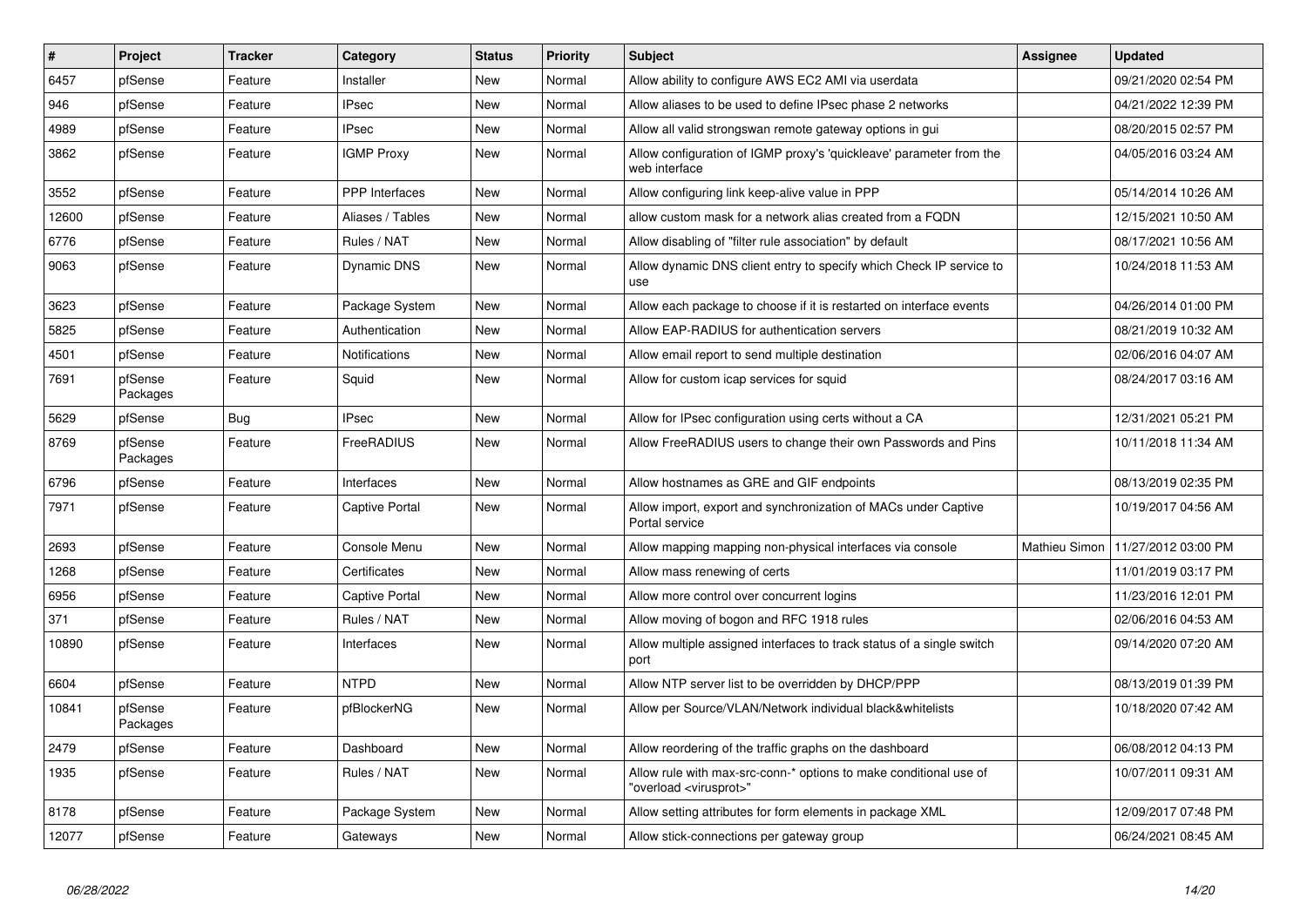| $\vert$ # | Project             | <b>Tracker</b> | Category                | <b>Status</b> | <b>Priority</b> | <b>Subject</b>                                                                                          | Assignee             | <b>Updated</b>      |
|-----------|---------------------|----------------|-------------------------|---------------|-----------------|---------------------------------------------------------------------------------------------------------|----------------------|---------------------|
| 10653     | pfSense<br>Packages | Feature        | <b>FRR</b>              | <b>New</b>    | Normal          | Allow to download frr status                                                                            | Jim Pingle           | 06/11/2020 01:21 AM |
| 10468     | pfSense             | Feature        | Web Interface           | <b>New</b>    | Normal          | Allow to download log files from WebGUI                                                                 |                      | 04/17/2020 06:17 AM |
| 12473     | pfSense             | Feature        | <b>IPsec</b>            | New           | Normal          | Allow user adjustment of IPsec Keep Alive periodic checks                                               |                      | 12/22/2021 05:59 AM |
| 10843     | pfSense             | Feature        | Authentication          | New           | Normal          | Allow user manager settings to specify multiple authentication servers                                  |                      | 01/13/2022 07:22 AM |
| 7216      | pfSense             | Feature        | Web Interface           | New           | Normal          | Allow user to choose date display format                                                                | <b>Phillip Davis</b> | 02/02/2018 04:20 PM |
| 8483      | pfSense             | Feature        | Traffic Shaper (ALTQ)   | New           | Normal          | Allow user to choose order of Queues status                                                             |                      | 08/21/2019 09:12 AM |
| 11757     | pfSense             | Feature        | <b>XMLRPC</b>           | <b>New</b>    | Normal          | Allow XMLRPC sync to bypass default auth server in favor of local<br>database                           |                      | 03/30/2021 03:18 PM |
| 12903     | pfSense             | Feature        | Notifications           | New           | Normal          | alternative authentication methods for email notifications?                                             |                      | 03/07/2022 07:52 AM |
| 10765     | pfSense             | Bug            | Authentication          | <b>New</b>    | Normal          | Ampersands in Idap_extended_query are escaped twice                                                     |                      | 09/02/2020 07:55 AM |
| 10845     | pfSense<br>Packages | <b>Bug</b>     | apcupsd                 | New           | Normal          | apcupsd doesn't stop when not enabled                                                                   |                      | 08/24/2020 10:16 AM |
| 9310      | pfSense Docs        | Correction     | Products                | New           | Normal          | Appliances with internal switch need the MAC Address section of<br>their Getting Started guides updated | Jim Pingle           | 09/23/2020 10:24 AM |
| 9676      | pfSense<br>Packages | <b>Bug</b>     | pfBlockerNG             | New           | Normal          | AS lookup fails                                                                                         |                      | 12/26/2019 12:17 AM |
| 7757      | pfSense             | Bug            | Backup / Restore        | <b>New</b>    | Normal          | Auto Config Backup fails to upload unless Default Gateway is up                                         |                      | 08/16/2019 12:47 PM |
| 12553     | pfSense             | Feature        | Backup / Restore        | New           | Normal          | Auto Config Backup: Allow selecting multiple backups for deletion                                       |                      | 02/22/2022 04:27 AM |
| 7602      | pfSense             | Feature        | <b>Operating System</b> | New           | Normal          | Auto-Create bootable USB for recovery                                                                   |                      | 08/13/2019 09:50 AM |
| 9775      | pfSense             | Feature        | Backup / Restore        | New           | Normal          | AutoConfigBackup - Rolling per day/hour cap on changes, retention<br>policy                             |                      | 09/20/2019 09:19 AM |
| 4681      | pfSense             | Feature        | Backup / Restore        | <b>New</b>    | Normal          | AutoConfigBackup make a way to easily download a saved backup                                           |                      | 08/16/2019 12:46 PM |
| 3053      | pfSense             | Feature        | <b>Captive Portal</b>   | New           | Normal          | Automatically add DHCP static addresses to CP passthru-mac                                              |                      | 06/21/2013 11:54 AM |
| 2443      | pfSense             | Feature        | <b>PPP</b> Interfaces   | New           | Normal          | Automatically start 3G usb interfaces upon plugin                                                       |                      | 05/20/2012 05:37 PM |
| 9495      | pfSense<br>Packages | Bug            | AWS VPC                 | New           | Normal          | AWS VPC VPN wizard produces incorrect config (SHA256 should be<br>SHA1)                                 |                      | 08/19/2019 02:45 PM |
| 9497      | pfSense<br>Packages | <b>Bug</b>     | AWS VPC                 | <b>New</b>    | Normal          | AWS VPN Wizard: WebGUI times out.                                                                       |                      | 11/13/2019 10:07 AM |
| 10000     | pfSense             | Bug            | Dynamic DNS             | <b>New</b>    | Normal          | Azure Dynamic DNS A and AAAA Records for Apex Zone                                                      |                      | 03/31/2020 09:03 AM |
| 13187     | pfSense             | Documentation  | Upgrade                 | New           | Normal          | Azure Frequently asked questions                                                                        |                      | 05/20/2022 06:52 AM |
| 11110     | pfSense             | Bug            | Backup / Restore        | <b>New</b>    | Normal          | Backup file should be checked before restoring a specific area                                          |                      | 12/05/2020 02:50 PM |
| 286       | pfSense             | Feature        | Backup / Restore        | New           | Normal          | Backup/restore users individually                                                                       |                      | 01/09/2021 03:48 PM |
| 12504     | pfSense             | <b>Bug</b>     | Interfaces              | <b>New</b>    | Normal          | BCM57412 NetXtreme-E 10Gb RDMA Ethernet controller issue                                                |                      | 11/05/2021 04:51 AM |
| 13256     | pfSense             | Feature        | DHCP (IPv4)             | New           | Normal          | Better handling of duplicate IPs in static DHCP assignments                                             |                      | 06/11/2022 04:51 PM |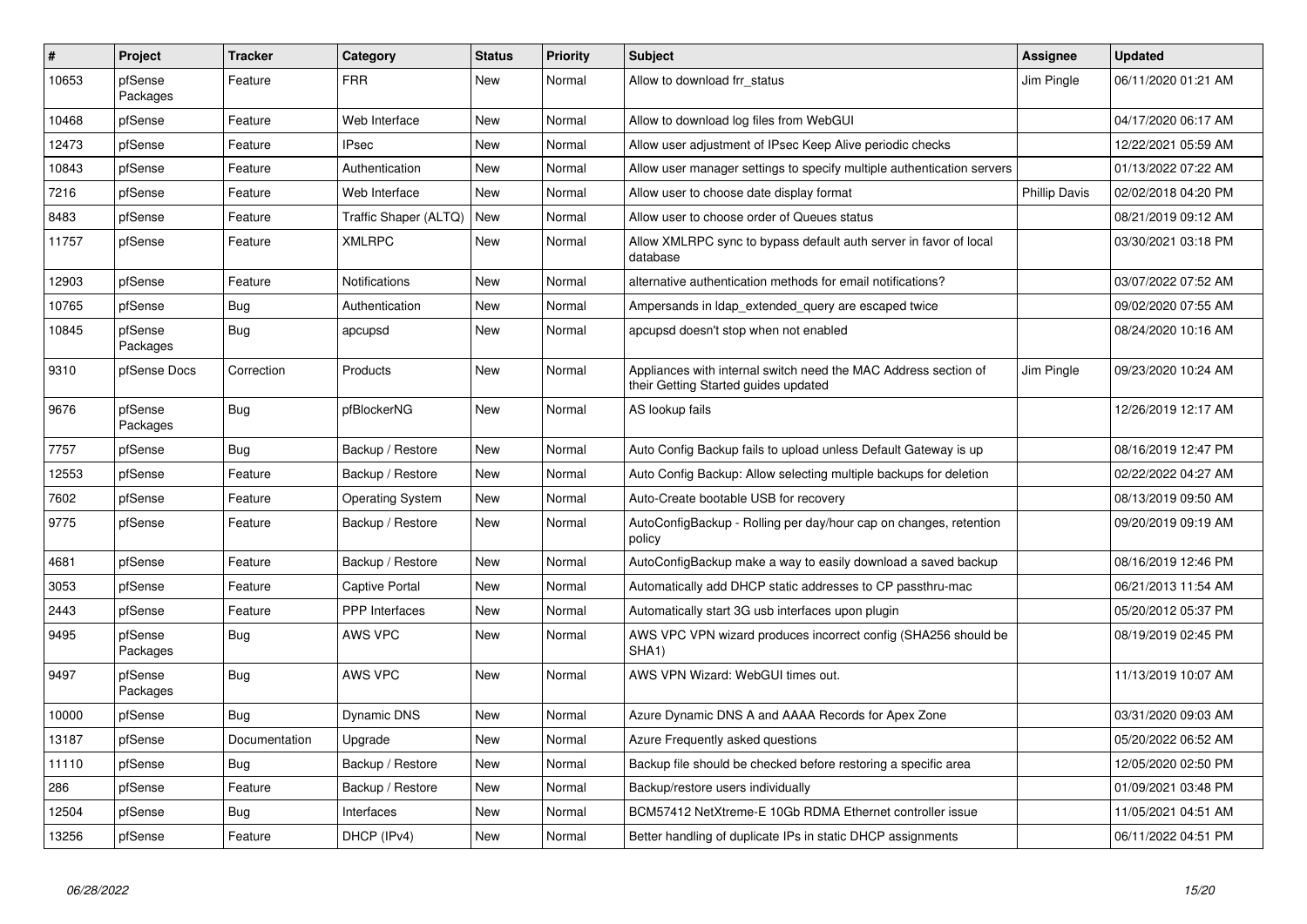| #     | Project             | <b>Tracker</b> | Category               | <b>Status</b> | <b>Priority</b> | <b>Subject</b>                                                                                                          | Assignee          | <b>Updated</b>      |
|-------|---------------------|----------------|------------------------|---------------|-----------------|-------------------------------------------------------------------------------------------------------------------------|-------------------|---------------------|
| 11634 | pfSense<br>Packages | Regression     | <b>BIND</b>            | <b>New</b>    | Normal          | bind hangs when pfsense is reconnecting as an openvpn client to a<br>TUN openvpn server                                 |                   | 03/14/2021 07:23 AM |
| 8197  | pfSense<br>Packages | Bug            | <b>BIND</b>            | New           | Normal          | BIND UI fails to properly update zone with inline DNSSEC signing<br>enabled                                             |                   | 02/18/2019 05:23 PM |
| 11742 | pfSense<br>Packages | Bug            | Suricata               | <b>New</b>    | Normal          | Blocking / Unblocking is not working correctly.                                                                         |                   | 09/01/2021 11:08 AM |
| 7182  | pfSense             | Feature        | Dashboard              | <b>New</b>    | Normal          | Break up System Widget on the Dashboard                                                                                 |                   | 08/21/2019 08:59 AM |
| 11139 | pfSense             | Documentation  | Interfaces             | <b>New</b>    | Normal          | <b>Bridges and VLANs</b>                                                                                                |                   | 12/07/2020 12:32 PM |
| 13225 | pfSense             | Bug            | Interfaces             | <b>New</b>    | Normal          | Bridges with QinQ interfaces not properly set up at boot                                                                | Viktor Gurov      | 05/27/2022 08:19 AM |
| 11890 | pfSense<br>Packages | Feature        | New Package<br>Request | New           | Normal          | Browser-based "clientless" VPN                                                                                          |                   | 05/05/2021 07:26 AM |
| 8324  | pfSense             | <b>Bug</b>     | Hardware / Drivers     | <b>New</b>    | Normal          | bxe cards require promisc for OSPF                                                                                      | Luiz Souza        | 05/25/2020 03:19 PM |
| 11925 | pfSense             | Bug            | OpenVPN                | <b>New</b>    | Normal          | Calling-Station-Id always set to WAN IP                                                                                 |                   | 05/14/2021 09:27 AM |
| 4707  | pfSense             | Feature        | Rules / NAT            | <b>New</b>    | Normal          | Can't override block port 0 rules in filter.inc                                                                         |                   | 08/13/2019 12:53 PM |
| 1620  | pfSense<br>Packages | <b>Bug</b>     | Squid                  | New           | Normal          | Can't use transparent proxy when using bridge.                                                                          |                   | 10/07/2021 04:19 AM |
| 12542 | pfSense             | Bug            | Virtual IP Addresses   | <b>New</b>    | Normal          | Cannot assign a same IPv6 Link-Local address to different interfaces                                                    |                   | 11/25/2021 01:41 AM |
| 8263  | pfSense             | <b>Bug</b>     | Traffic Shaper (ALTQ)  | New           | Normal          | Cannot create a nonlinear `Link Share` service curve because of: "the<br>sum of the child bandwidth higher than parent" |                   | 11/05/2020 07:31 AM |
| 8614  | pfSense             | <b>Bug</b>     | DHCP (IPv4)            | <b>New</b>    | Normal          | Cannot remove Additional BOOTP/DHCP Options                                                                             |                   | 08/21/2019 09:15 AM |
| 12737 | pfSense             | Bug            | Certificates           | <b>New</b>    | Normal          | CApath is not defined by default in curl                                                                                |                   | 05/17/2022 02:30 PM |
| 7403  | pfSense<br>Packages | <b>Bug</b>     | FreeRADIUS             | New           | Normal          | Captive Portal + freeradius2 + MySQL problems with German Umlaut                                                        |                   | 03/17/2017 09:12 AM |
| 11189 | pfSense             | Feature        | <b>Captive Portal</b>  | <b>New</b>    | Normal          | Captive Portal - Tarpit option                                                                                          |                   | 12/23/2020 06:44 PM |
| 1831  | pfSense             | Feature        | Captive Portal         | <b>New</b>    | Normal          | Captive portal IPv6 support                                                                                             | Reid<br>Linnemann | 05/25/2022 07:57 AM |
| 1675  | pfSense             | Bug            | Captive Portal         | New           | Normal          | Captive portal logout problems with pop-up blockers.                                                                    | Jared Dillard     | 03/28/2016 01:37 PM |
| 2963  | pfSense             | Feature        | <b>Captive Portal</b>  | <b>New</b>    | Normal          | Captive Portal MAC authentication request                                                                               |                   | 08/22/2017 09:09 PM |
| 9627  | pfSense             | Feature        | <b>Captive Portal</b>  | <b>New</b>    | Normal          | Captive Portal only shows authenticated users                                                                           |                   | 08/14/2019 02:48 PM |
| 12357 | pfSense             | <b>Bug</b>     | <b>Captive Portal</b>  | <b>New</b>    | Normal          | Captive Portal popup Logout button loads full login page in popup<br>when clicked                                       |                   | 10/27/2021 12:10 PM |
| 2573  | pfSense             | Feature        | Captive Portal         | New           | Normal          | Captive Portal support of RADIUS POD (Packet of Disconnect)                                                             |                   | 10/17/2016 03:14 AM |
| 2025  | pfSense             | Feature        | Captive Portal         | New           | Normal          | Captive Portal: Easy accessible Logout page instead of Logout<br>pop-up window                                          |                   | 02/06/2016 04:59 AM |
| 13222 | pfSense             | Bug            | UPnP/NAT-PMP           | New           | Normal          | CARP IP does not listen for NAT-PMP packets                                                                             |                   | 05/26/2022 02:28 PM |
| 12581 | pfSense             | Regression     | DHCP (IPv6)            | New           | Normal          | CARP IPv6 assigned address does not get advertised to endpoints<br>with RADV                                            |                   | 12/16/2021 02:34 PM |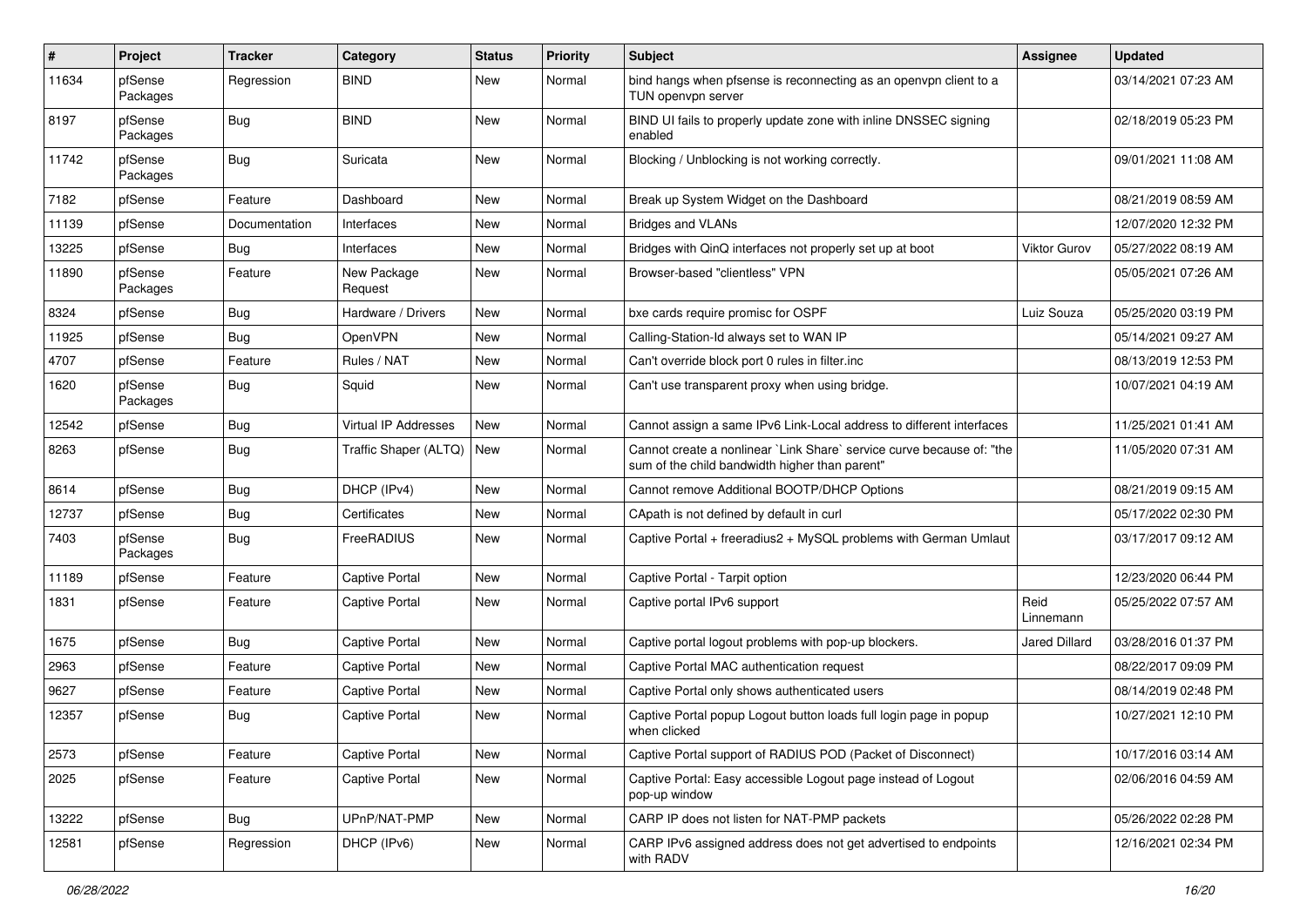| #     | Project             | <b>Tracker</b> | Category                     | <b>Status</b> | Priority | <b>Subject</b>                                                                                                  | Assignee      | <b>Updated</b>      |
|-------|---------------------|----------------|------------------------------|---------------|----------|-----------------------------------------------------------------------------------------------------------------|---------------|---------------------|
| 12382 | pfSense             | Regression     | OpenVPN                      | New           | Normal   | Certificate Depth checking creates OpenVPN micro-outages every<br>time a user authenticates after 2.5.2 upgrade |               | 01/17/2022 04:17 AM |
| 11203 | pfSense             | Bug            | Certificates                 | New           | Normal   | certificate manager very slow                                                                                   |               | 12/31/2020 11:57 AM |
| 13305 | pfSense             | Feature        | Certificates                 | New           | Normal   | Certificate Revocation page should show expiration date                                                         |               | 06/27/2022 10:26 AM |
| 10729 | pfSense             | <b>Bug</b>     | Package System               | New           | Normal   | Certificate verification failed for pkg.freebsd.org                                                             |               | 07/05/2020 01:12 AM |
| 13014 | pfSense             | <b>Bug</b>     | <b>IPsec</b>                 | New           | Normal   | Charon vici can get in a bad state                                                                              | Mateusz Guzik | 05/24/2022 05:05 PM |
| 5786  | pfSense             | Bug            | Web Interface                | New           | Normal   | Check WebConfigurator port for conflicts                                                                        |               | 04/21/2022 12:39 PM |
| 11625 | pfSense             | Feature        | OpenVPN                      | New           | Normal   | Cisco-AVPair aliases support                                                                                    |               | 03/05/2021 12:35 AM |
| 13137 | pfSense<br>Packages | Feature        | pfBlockerNG                  | New           | Normal   | ckuethe/doh-blocklist.txt add to DoH feeds                                                                      |               | 05/07/2022 02:39 AM |
| 13073 | pfSense<br>Packages | Bug            | Squid                        | New           | Normal   | ClamAV - clamd dies with high CPU load and thus the C-ICAP of<br>squid-reverse proxy causes http:500 errors     |               | 04/19/2022 05:38 AM |
| 12922 | pfSense             | Bug            | DHCP (IPv4)                  | New           | Normal   | Classless static routes received on DHCP WAN can override chosen<br>default gateway                             |               | 03/28/2022 10:08 AM |
| 11363 | pfSense             | <b>Bug</b>     | Installer                    | New           | Normal   | Clean Install 2.5.0 fails due to hardware incompability                                                         |               | 02/04/2021 11:06 AM |
| 12188 | pfSense<br>Packages | Bug            | OpenVPN Client<br>Export     | New           | Normal   | client export breaks multi remote configurations                                                                |               | 10/02/2021 05:58 PM |
| 6470  | pfSense<br>Packages | Feature        | New Package<br>Request       | New           | Normal   | CloudFlare Integration Module                                                                                   |               | 08/13/2019 01:23 PM |
| 12942 | pfSense             | Bug            | Gateways                     | New           | Normal   | Code to kill states for old gateway when reconnecting an interface is<br>incorrect                              | Jim Pingle    | 03/22/2022 01:25 PM |
| 7988  | pfSense             | Feature        | Web Interface                | New           | Normal   | Compact Theme based on Compact-RED with the default theme<br>colors.                                            |               | 10/23/2017 05:34 AM |
| 6602  | pfSense             | Feature        | User Manager /<br>Privileges | New           | Normal   | Config writes denied via "deny config write" permission should notify<br>as such                                |               | 08/20/2019 03:43 PM |
| 8279  | pfSense<br>Packages | Feature        | pfBlockerNG                  | New           | Normal   | Consider adding a new option to the Rule Order                                                                  |               | 08/20/2019 09:00 AM |
| 6022  | pfSense<br>Packages | Feature        | New Package<br>Request       | New           | Normal   | Consider MLVPN for bonded VPN                                                                                   |               | 01/30/2021 05:24 PM |
| 6960  | pfSense             | Feature        | DHCP (IPv4)                  | New           | Normal   | Consider replacing ISC DHCP server with KEA DHCP                                                                |               | 09/24/2020 01:59 PM |
| 10404 | pfSense             | Feature        | <b>NTPD</b>                  | New           | Normal   | Consider using chrony for NTP services                                                                          |               | 11/23/2021 06:59 PM |
| 10530 | pfSense             | <b>Bug</b>     | Upgrade                      | New           | Normal   | Convert config version to be based on product version                                                           |               | 04/21/2022 12:39 PM |
| 12909 | pfSense<br>Packages | Feature        | Suricata                     | New           | Normal   | Convert Suricata GeoIP Lookup feature on ALERTS tab to use local<br>GeoIP2 database                             | Viktor Gurov  | 03/07/2022 08:28 AM |
| 11268 | pfSense             | Bug            | Web Interface                | New           | Normal   | Cookie named 'id' prevents Edit form fields being set properly                                                  |               | 09/03/2021 06:16 AM |
| 12978 | pfSense Docs        | Correction     | Monitoring                   | New           | Normal   | Correction to iftop section of Monitoring Bandwidth Usage                                                       | Jim Pingle    | 03/23/2022 11:18 AM |
| 12467 | pfSense             | <b>Bug</b>     | Captive Portal               | New           | Normal   | CP error on client disconnect after reboot                                                                      |               | 10/17/2021 05:35 AM |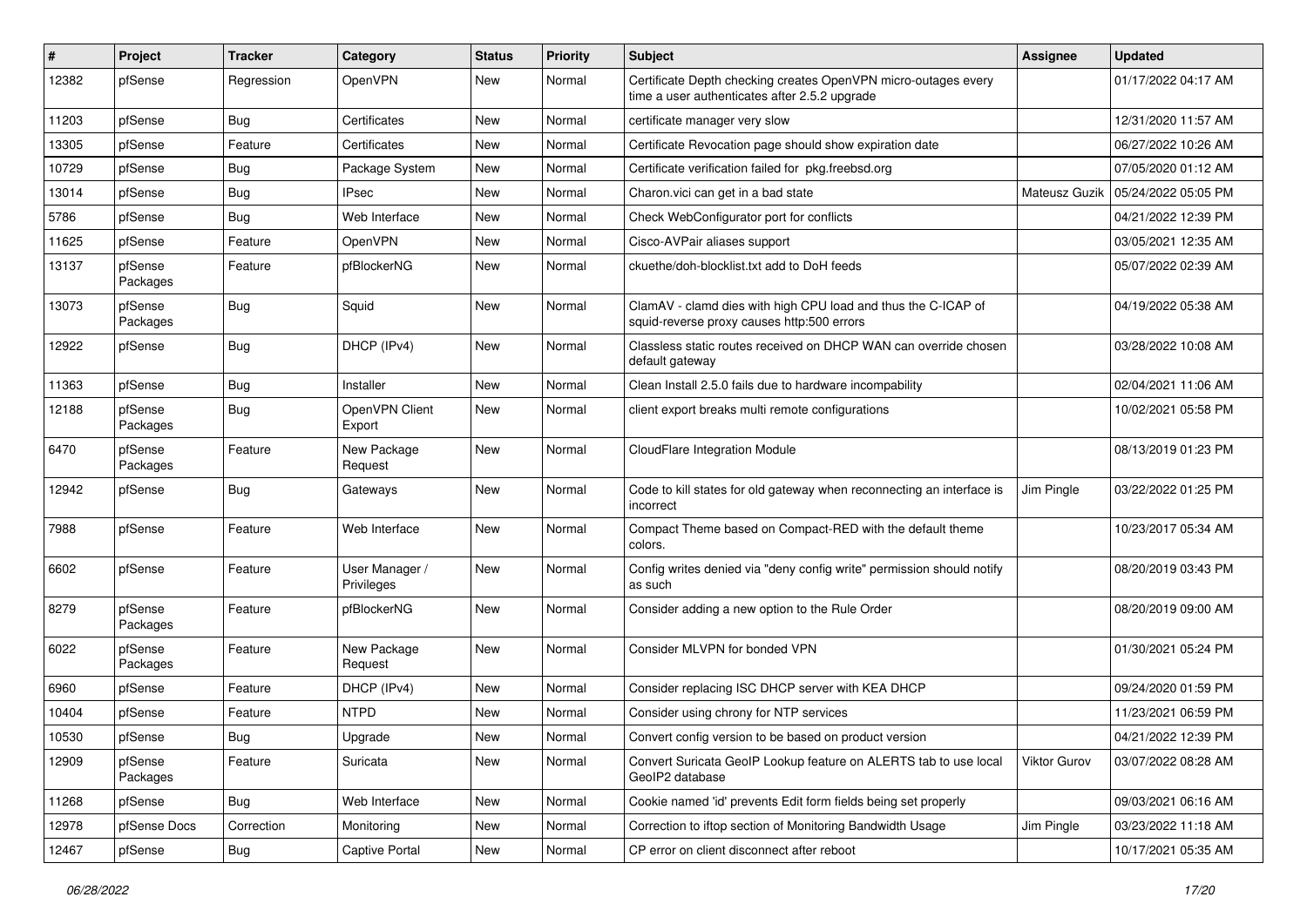| $\vert$ # | Project             | <b>Tracker</b> | Category                            | <b>Status</b> | <b>Priority</b> | <b>Subject</b>                                                                                   | <b>Assignee</b>      | <b>Updated</b>      |
|-----------|---------------------|----------------|-------------------------------------|---------------|-----------------|--------------------------------------------------------------------------------------------------|----------------------|---------------------|
| 6295      | pfSense             | <b>Bug</b>     | <b>Traffic Shaper</b><br>(Limiters) | New           | Normal          | Crash upon applying CODELQ to untagged parent interface when<br>also applied to daughter VLAN    | Luiz Souza           | 08/20/2019 02:44 PM |
| 6215      | pfSense             | Feature        | Web Interface                       | New           | Normal          | Create consistent UI for admin access security                                                   |                      | 04/20/2016 03:05 PM |
| 13309     | pfSense<br>Packages | Bug            | Cron                                | New           | Normal          | Cron validation prevents special strings such as @reboot                                         | Jim Thompson         | 06/27/2022 03:52 PM |
| 4472      | pfSense             | Feature        | Build / Release                     | New           | Normal          | Cryptographically sign every (sub-)release                                                       |                      | 08/13/2019 12:53 PM |
| 6803      | pfSense             | <b>Bug</b>     | Web Interface                       | New           | Normal          | CSRF timeout occurs when it (probably) shouldn't                                                 |                      | 11/03/2016 09:43 PM |
| 7943      | pfSense             | Bug            | Web Interface                       | New           | Normal          | CSS Overflow Fix for Drop Down Menus in webConfigurator                                          |                      | 11/21/2020 02:54 PM |
| 5619      | pfSense             | Feature        | <b>Operating System</b>             | New           | Normal          | Curl with ARES support                                                                           |                      | 08/13/2019 02:56 PM |
| 11573     | pfSense<br>Packages | Feature        | New Package<br>Request              | New           | Normal          | <b>Custom Commands</b>                                                                           |                      | 03/16/2021 07:28 PM |
| 13200     | pfSense<br>Packages | Feature        | pfBlockerNG                         | New           | Normal          | Custom DNS Servers for Alert settings                                                            |                      | 05/23/2022 06:16 AM |
| 13044     | pfSense<br>Packages | Feature        | Mail report                         | New           | Normal          | Customized reporting                                                                             |                      | 04/11/2022 09:22 AM |
| 13198     | pfSense<br>Packages | Feature        | pfBlockerNG                         | New           | Normal          | Dark Theme Styling issues - Alerts White bar                                                     |                      | 05/23/2022 06:05 AM |
| 9677      | pfSense             | Bug            | Dashboard                           | New           | Normal          | Dashboard hangs when widget needs data from a remote host which<br>is down                       |                      | 08/13/2019 09:15 AM |
| 12573     | pfSense<br>Packages | Feature        | New Package<br>Request              | New           | Normal          | Dashboard widget with external connection map                                                    | aleksei<br>prokofiev | 12/07/2021 07:38 AM |
| 10601     | pfSense<br>Packages | Bug            | Status Monitoring                   | New           | Normal          | Dashboard->Traffic Graphs Scale is capped for outbound                                           |                      | 05/29/2020 10:13 AM |
| 8406      | pfSense             | Bug            | <b>Dynamic DNS</b>                  | New           | Normal          | DDNS IPV6 Cloudflare Client does not detect PPOE address                                         |                      | 03/31/2018 11:56 AM |
| 3534      | pfSense             | Feature        | DHCP (IPv4)                         | New           | Normal          | DDNS using arbitrary zone primary                                                                |                      | 07/08/2014 11:40 AM |
| 11177     | pfSense             | <b>Bug</b>     | <b>Dynamic DNS</b>                  | New           | Normal          | DDNSv6 not using Check IP Services                                                               |                      | 12/21/2020 05:02 AM |
| 10160     | pfSense<br>Packages | Feature        | New Package<br>Request              | New           | Normal          | Dedicated Maxmind GeoIP package including license registration                                   |                      | 01/03/2020 10:31 PM |
| 13195     | pfSense<br>Packages | Feature        | pfBlockerNG                         | New           | Normal          | Dedicated website for Feed mangement - Community Driven                                          |                      | 05/23/2022 05:22 AM |
| 12509     | pfSense             | Bug            | OpenVPN                             | New           | Normal          | Deffered authentication does not work with auth-gen-token<br>external-auth or pusk "auth-token"  |                      | 11/08/2021 04:01 AM |
| 8836      | pfSense<br>Packages | Feature        | FreeRADIUS                          | New           | Normal          | Define Idap group vlan assignment in users file                                                  |                      | 08/26/2018 07:53 AM |
| 12451     | pfSense             | <b>Bug</b>     | Virtual IP Addresses                | New           | Normal          | deleteVIP() does not check RFC2136 Update Source                                                 |                      | 10/13/2021 10:06 AM |
| 13102     | pfSense             | Bug            | <b>IPsec</b>                        | New           | Normal          | Deleting an IPSec tunnel doesn't destroy the SA (SADs/SPDs),<br>causes crash in status_ipsec.php | Viktor Gurov         | 05/20/2022 01:07 PM |
| 10822     | pfSense             | Bug            | DHCP (IPv6)                         | New           | Normal          | Deprecated IPv6 prefix won't be announced as deprecated to clients                               |                      | 08/10/2020 09:23 AM |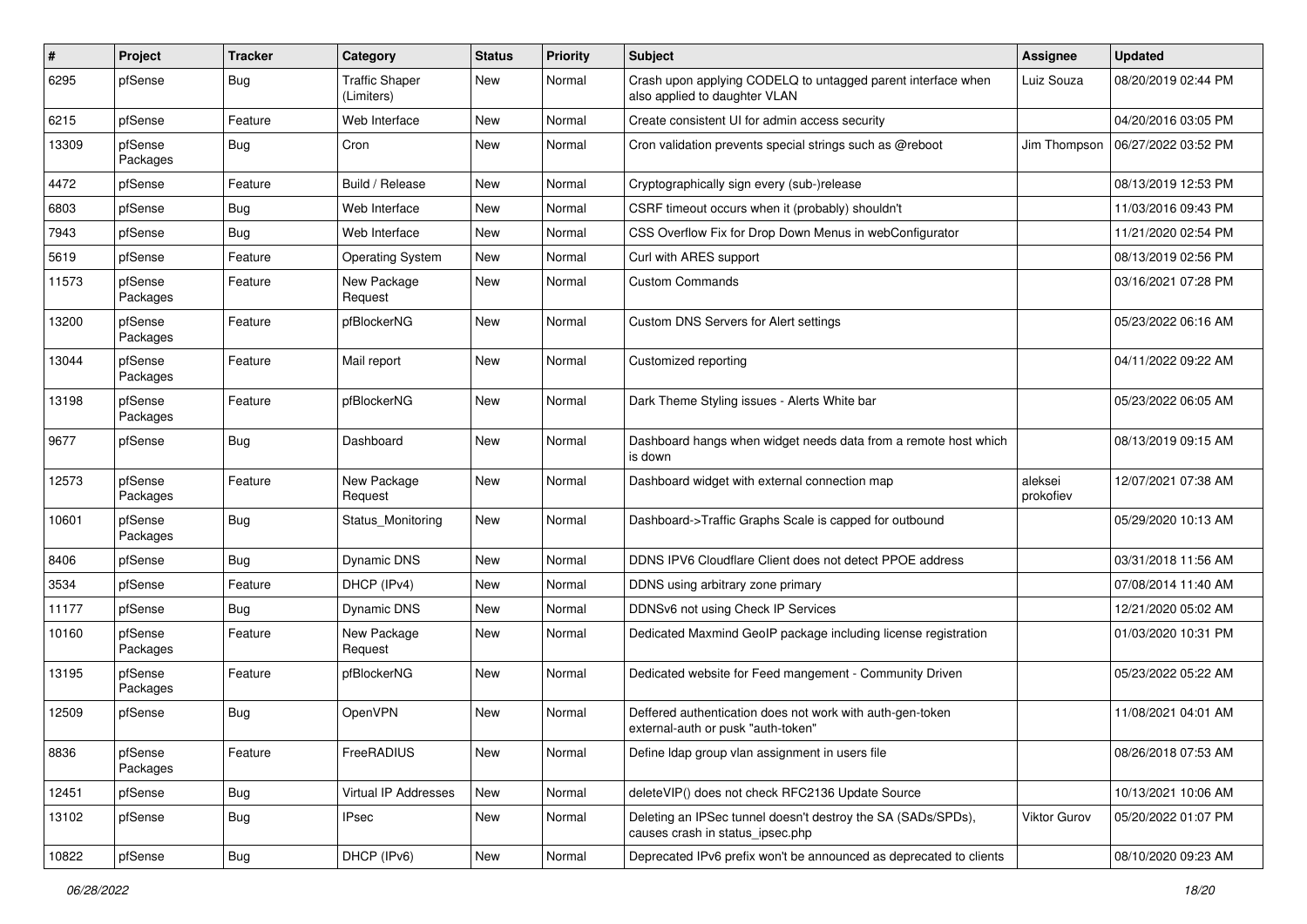| $\vert$ # | Project             | <b>Tracker</b> | Category                            | <b>Status</b> | <b>Priority</b> | <b>Subject</b>                                                                            | Assignee            | <b>Updated</b>      |
|-----------|---------------------|----------------|-------------------------------------|---------------|-----------------|-------------------------------------------------------------------------------------------|---------------------|---------------------|
| 11092     | pfSense<br>Packages | Feature        | pfBlockerNG                         | <b>New</b>    | Normal          | Detecting DNS tunneling                                                                   |                     | 11/21/2020 04:53 AM |
| 13273     | pfSense             | <b>Bug</b>     | DHCP (IPv4)                         | <b>New</b>    | Normal          | dhclient can use conflicting recorded leases                                              |                     | 06/14/2022 11:07 AM |
| 13217     | pfSense             | <b>Bug</b>     | DHCP (IPv4)                         | <b>New</b>    | Normal          | dholient using default pid file location which does not exist                             | <b>Viktor Gurov</b> | 05/26/2022 08:09 AM |
| 6845      | pfSense             | Feature        | Interfaces                          | <b>New</b>    | Normal          | DHCP / DHCPv6 WAN client status page                                                      |                     | 08/19/2019 12:37 PM |
| 8526      | pfSense             | <b>Bug</b>     | Interfaces                          | <b>New</b>    | Normal          | DHCP client ignores server replies when 802.1q tagging is used                            |                     | 08/14/2019 10:52 AM |
| 13279     | pfSense             | <b>Bug</b>     | Interfaces                          | <b>New</b>    | Normal          | DHCP config override affects Gateway installation.                                        |                     | 06/17/2022 07:25 AM |
| 10345     | pfSense             | Feature        | DHCP (IPv4)                         | <b>New</b>    | Normal          | DHCP lease distinction between online and offline                                         |                     | 03/16/2020 07:56 AM |
| 4680      | pfSense             | Bug            | <b>DHCP Relay</b>                   | New           | Normal          | DHCP relay does not work with DHCP server on other end of<br>OpenVPN tunnel               |                     | 05/05/2015 06:55 PM |
| 12508     | pfSense             | Bug            | <b>DHCP Relay</b>                   | <b>New</b>    | Normal          | DHCP Relay over VPN                                                                       |                     | 11/06/2021 11:25 AM |
| 11149     | pfSense             | Bug            | <b>DHCP Relay</b>                   | <b>New</b>    | Normal          | DHCP relay won't start with DHCP server behind gateway                                    |                     | 03/22/2021 05:13 AM |
| 3404      | pfSense             | <b>Bug</b>     | DHCP (IPv4)                         | <b>New</b>    | Normal          | DHCP Server Fails to Start on Interfaces that are Slow to Come<br>Online During Boot      |                     | 02/11/2014 05:09 PM |
| 8173      | pfSense             | Feature        | Interfaces                          | <b>New</b>    | Normal          | dhcp6c - RAW Options                                                                      |                     | 05/29/2022 05:34 PM |
| 6691      | pfSense             | Bug            | DHCP (IPv6)                         | <b>New</b>    | Normal          | dhcp6c quits after only two tries if no response was received                             |                     | 12/07/2020 04:25 PM |
| 13237     | pfSense             | Bug            | DHCP (IPv6)                         | <b>New</b>    | Normal          | dhcp6c script cannot be executed safely                                                   |                     | 06/01/2022 11:20 AM |
| 2983      | pfSense             | Feature        | DHCP (IPv4)                         | <b>New</b>    | Normal          | DHCPD: Add vendor-class-identifier and MAC-OIDs                                           |                     | 05/29/2020 09:24 PM |
| 6051      | pfSense             | <b>Bug</b>     | DHCP (IPv6)                         | <b>New</b>    | Normal          | DHCPv6 Client Failure for additional WAN Address causes<br>2-seconds-service-restart-loop |                     | 12/03/2020 01:08 AM |
| 10715     | pfSense             | Bug            | <b>DHCP Relay</b>                   | <b>New</b>    | Normal          | DHCPv6 relay always uses the "first" IPv6 address of an interface                         |                     | 06/29/2020 05:01 AM |
| 5950      | pfSense             | Feature        | DHCP (IPv6)                         | <b>New</b>    | Normal          | DHCPv6 Server support for PD of PD-obtained networks                                      |                     | 03/04/2016 03:04 AM |
| 12602     | pfSense             | Feature        | Dynamic DNS                         | <b>New</b>    | Normal          | DHCPv6 should allow DDNS Client updates for hosts                                         |                     | 12/15/2021 11:00 AM |
| 8435      | pfSense             | <b>Bug</b>     | Interfaces                          | <b>New</b>    | Normal          | DHCPv6 unusable in certain circumstances (US AT&T Fiber, etc.)                            |                     | 08/14/2019 10:52 AM |
| 1883      | pfSense             | Feature        | <b>Traffic Shaper</b><br>(Limiters) | <b>New</b>    | Normal          | Diag > Limiter Info presentation enhancement                                              |                     | 08/20/2019 03:46 PM |
| 12791     | pfSense Docs        | New Content    | Diagnostics                         | <b>New</b>    | Normal          | Diagnostic Information for Support (pfSense)                                              |                     | 02/13/2022 08:49 PM |
| 9343      | pfSense             | Bug            | DHCP (IPv4)                         | New           | Normal          | diag arp.php times out with large DHCPD leases table                                      |                     | 08/14/2019 01:19 PM |
| 7590      | pfSense             | Bug            | Diagnostics                         | <b>New</b>    | Normal          | diag_edit do not save when nothing to sae (in directory browse view)                      |                     | 05/20/2017 05:04 PM |
| 7589      | pfSense             | Bug            | Diagnostics                         | <b>New</b>    | Normal          | diag edit.php old print info box                                                          |                     | 05/20/2017 05:02 PM |
| 8232      | pfSense<br>Packages | Feature        | haproxy                             | <b>New</b>    | Normal          | different ssl options based on the sni name                                               |                     | 01/30/2019 10:36 AM |
| 7476      | pfSense             | Bug            | Logging                             | New           | Normal          | Dirty buffer used to build log messages?                                                  |                     | 04/17/2017 09:51 PM |
| 12782     | pfSense             | Todo           | Build / Release                     | <b>New</b>    | Normal          | Disable compatibility flag                                                                | <b>Brad Davis</b>   | 05/17/2022 02:33 PM |